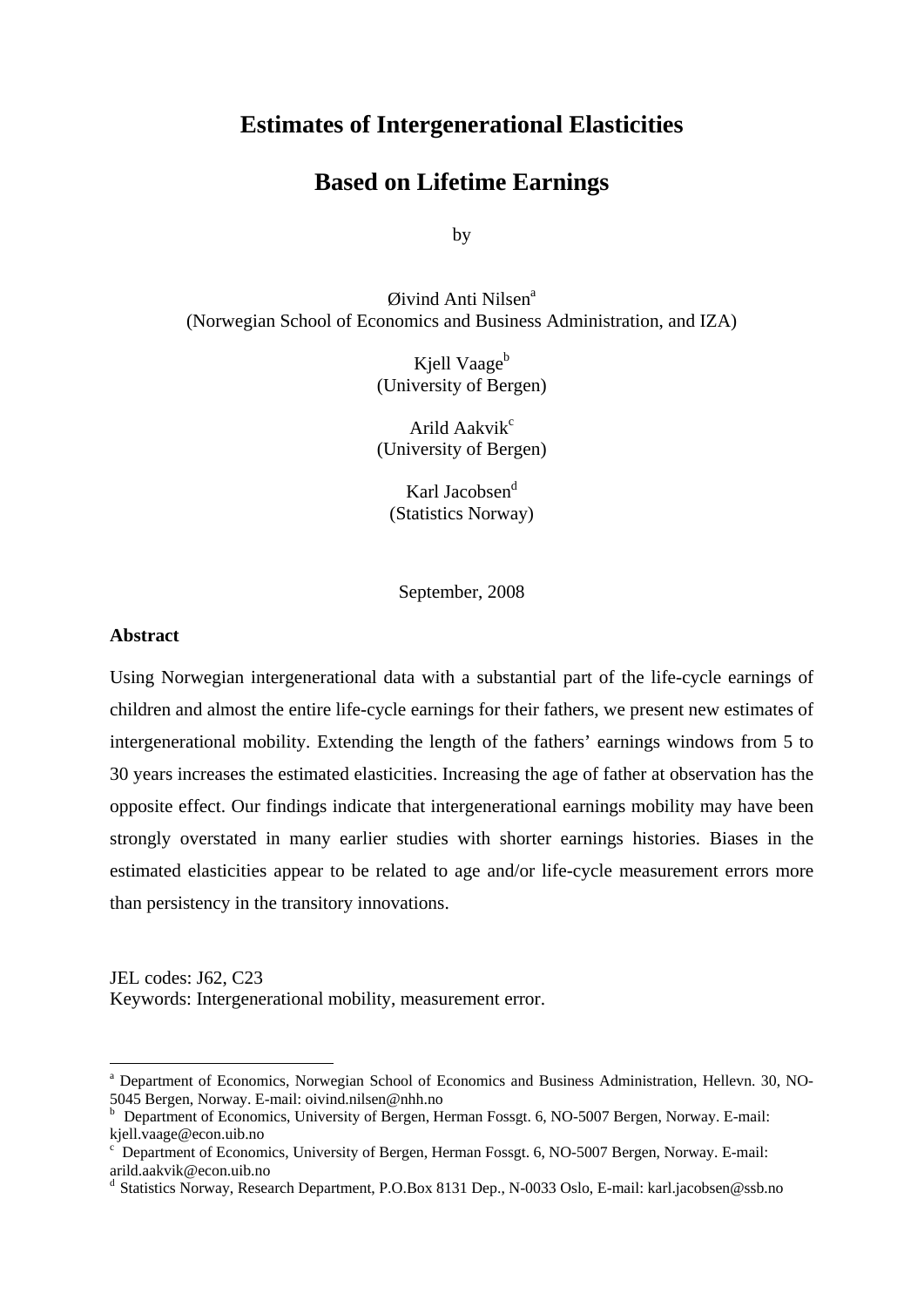# **1. Introduction**

The degree of intergenerational earnings mobility reflects the rigidity of the society. Low mobility implies that a person's position in the earnings distribution is highly dependent of the parents'position, while high mobility implies the opposite. Hence, measures of intergenerational earnings mobility are informative for the evaluation of the extent to which societies offer fair outcomes for individuals, and the extent to which policy action towards injustice are called for.

The differences in the estimates of intergenerational earnings mobility are remarkably high, across country and across time. As researchers have gained access to better data, they have tried to explain these differences. The distorting effect of transitory earnings shocks on the permanent income measure has been internalized in the literature by averaging several yearly observations, typically over 5 years or less (see for instance Solon (1992) and Zimmerman (1992)). Mazumder (2005) claims that 5 years is a far too small window, given the persistence characterizing the transitory shocks. He argues that the earlier estimates are downward biased due to measurement errors in the form of omitted dynamics in the fathers' earnings variable. Based on nationally representative social security data, he presents intergenerational elasticities (IGE) for the US that are approximately 50 percent higher than earlier believed (approximately 0.6 instead of 0.4). Mazumder's data are partly imputed due to top coding, and the number of observations is relatively low. Therefore he suggests that future research should attempt to verify his results using long-term measures of permanent earnings from other sources.

Another source of measurement error with implications for the estimation of intergenerational mobility is discussed in several recent papers, notably Haider and Solon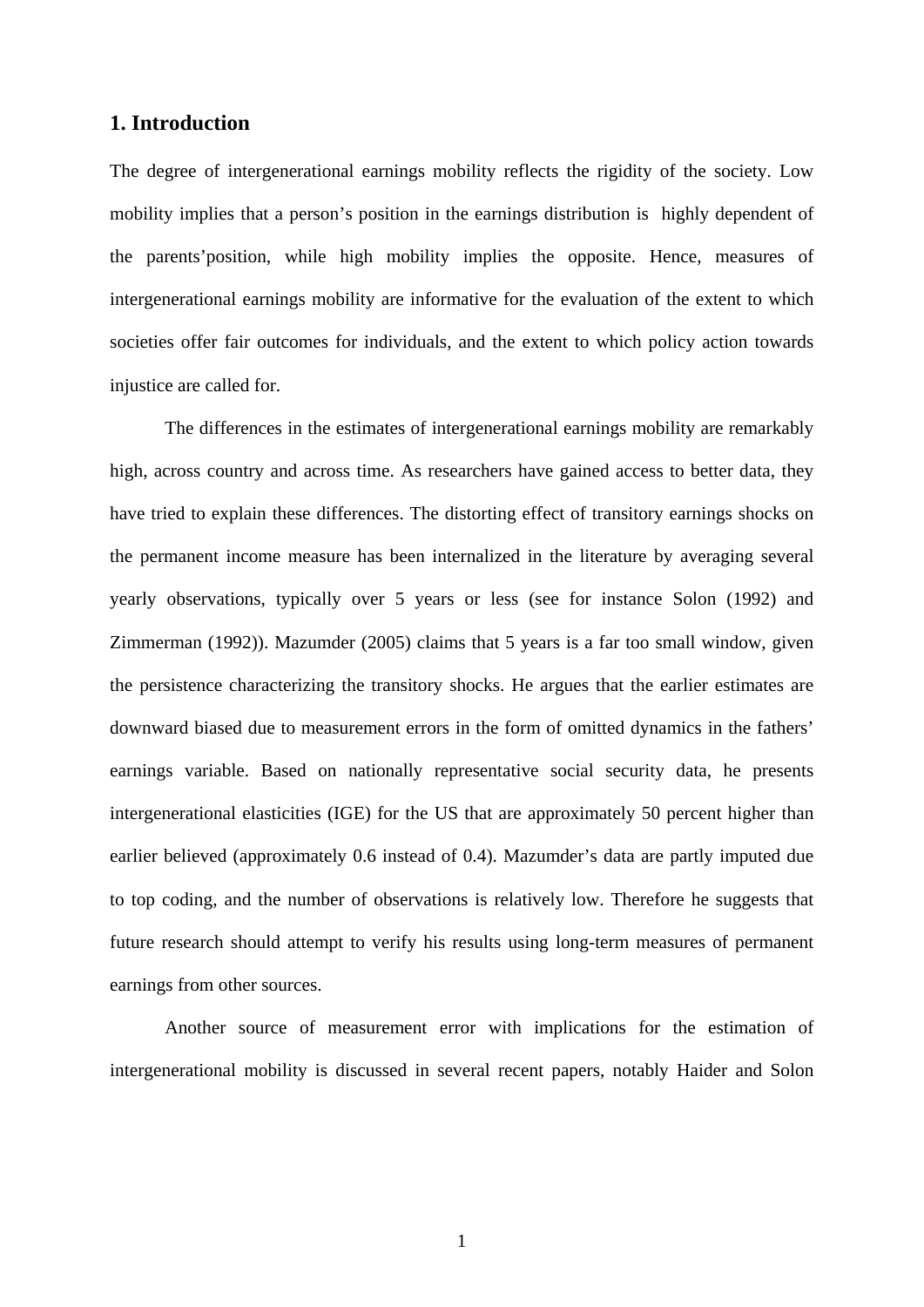$(2006)$ , Grawe  $(2006)$ , and Böhlmark and Lindquist  $(2006)^1$ . Here it is argued that life-cycle variation in the association between current and permanent earnings represents a form of error where the classical errors-in-variables model is misspecified. The life-cycle bias adds to the standard errors-in-variables bias when current earnings is used as proxy for the fathers' as well as the children's lifetime earnings, with the inconsistency varying across fathers' and/or children's age. Controlling for multi-year average of current income cannot eliminate this measurement error.

The present paper sits at the intersection of two types of measurement problems associated with estimates of intergenerational earnings elasticities; persistency in the transitory earnings shocks and life-cycle biases. Our focus is on the effect of persistency in the earnings shocks and its importance for the attenuation bias We explore this by expanding the fathers' earnings window, similar to Mazumder's analysis based on US data. At the same time we pay attention to the empirical findings regarding lifecycle bias, in that we attempt to measure children's and fathers' earnings at ages where the life-cycle bias is supposed to be of minor importance. In the existing empirical literature on intergenerational mobility there is a substantial variation in the length of fathers' earnings window as well as the age of the father at observation. This makes it hard to compare studies within and/or between countries. We believe that our results as regards the effects of different measurement problems make it easier to do comparisons of the existing empirical findings in the literature.

Our data have several advantages: (1) they provide us with very long earnings series; (2) the sources are administrative registers, e.g., the public tax register, reducing the problems of self reporting errors, attrition, etc.; (3) they are census data and therefore highly representative and give a high number of observations; (4) they do not suffer from the

1

<sup>&</sup>lt;sup>1</sup> Earlier contributions on the same topic, but within somewhat different frameworks, are Jenkins (1987) and Björklund (1993).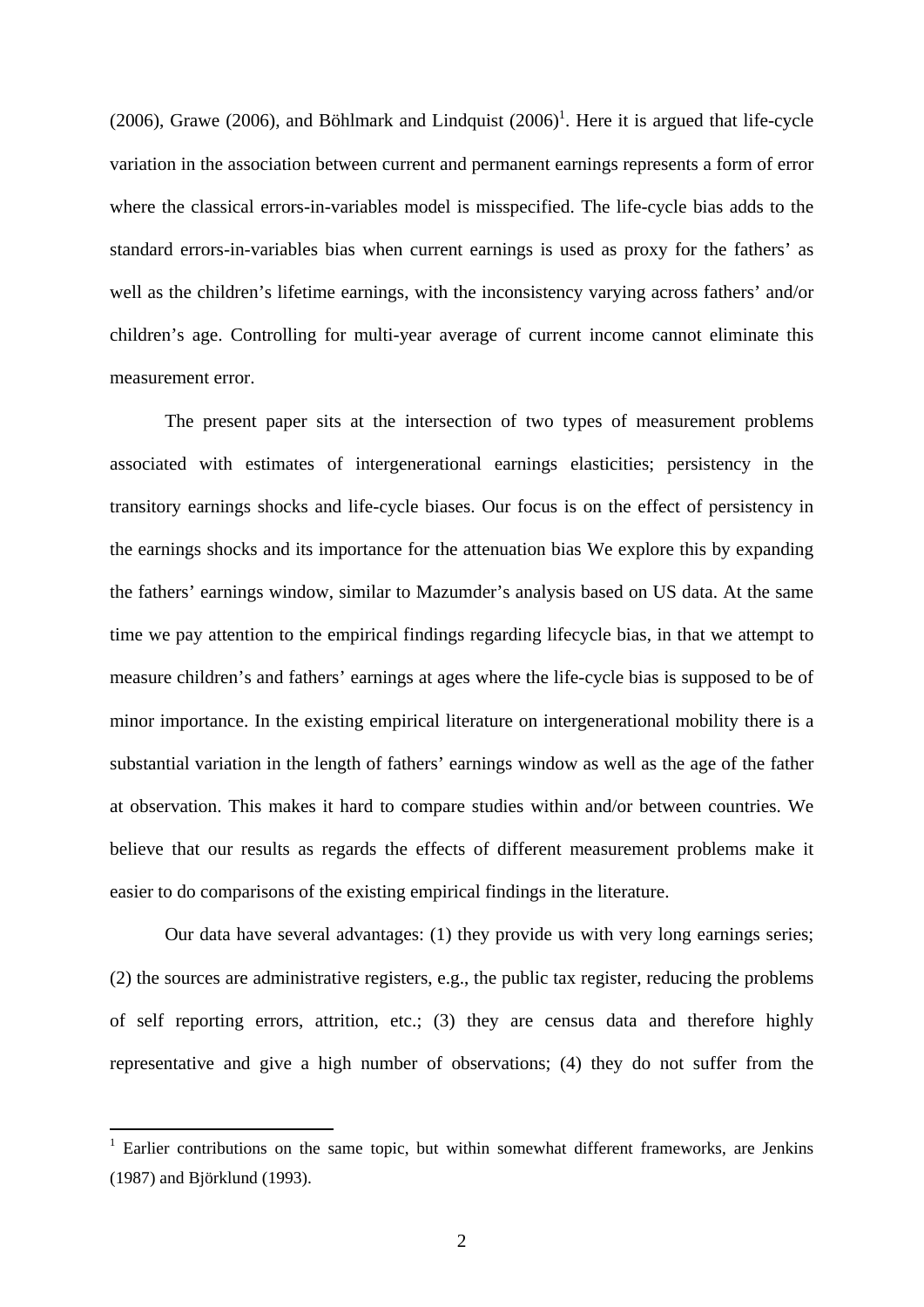truncation problems that are present in Mazumder's data; and (5) unlike most other studies within this field, they include information about female earnings.

 Measuring fathers' earnings at various age to see the effects of life-cycle bias, we find that the intergenerational elasticities drops 1.1 percentage point for men and 0.7 percentage points for women per year the older the fathers get. Extending the length of the father's earnings window to see the effect of attenuation bias, the intergenerational elasticities increases 0.5 and 0.3 percentage points, sons and daughters respectively, for each additional year the fathers' earnings are averaged over. Our intergenerational elasticities estimates are much higher than those reported in recent Norwegian research, see for instance Bratberg et al. (2005) and Bratsberg et al. (2007). Part of this difference is due differences in both the length of fathers' earnings window and the age of the father at observation. Nevertheless, after carefully correcting for these measurement issues, Norway is still a country characterized by high intergenerational earnings mobility, especially compared to the United States and the United Kingdom.

The paper is structured as follows. Section 2 describes various sources of measurement errors and biases therefrom. Section 3 presents the data used in the analysis. Empirical results are discussed in Section 4, while concluding remarks are given in Section 5.

## **2. Sources of Measurement Bias**

The standard approach to the measurement of intergenerational mobility is to regress children's earning on parents':

$$
(1) \t y_{1i} = \rho y_{0i} + \varepsilon_i,
$$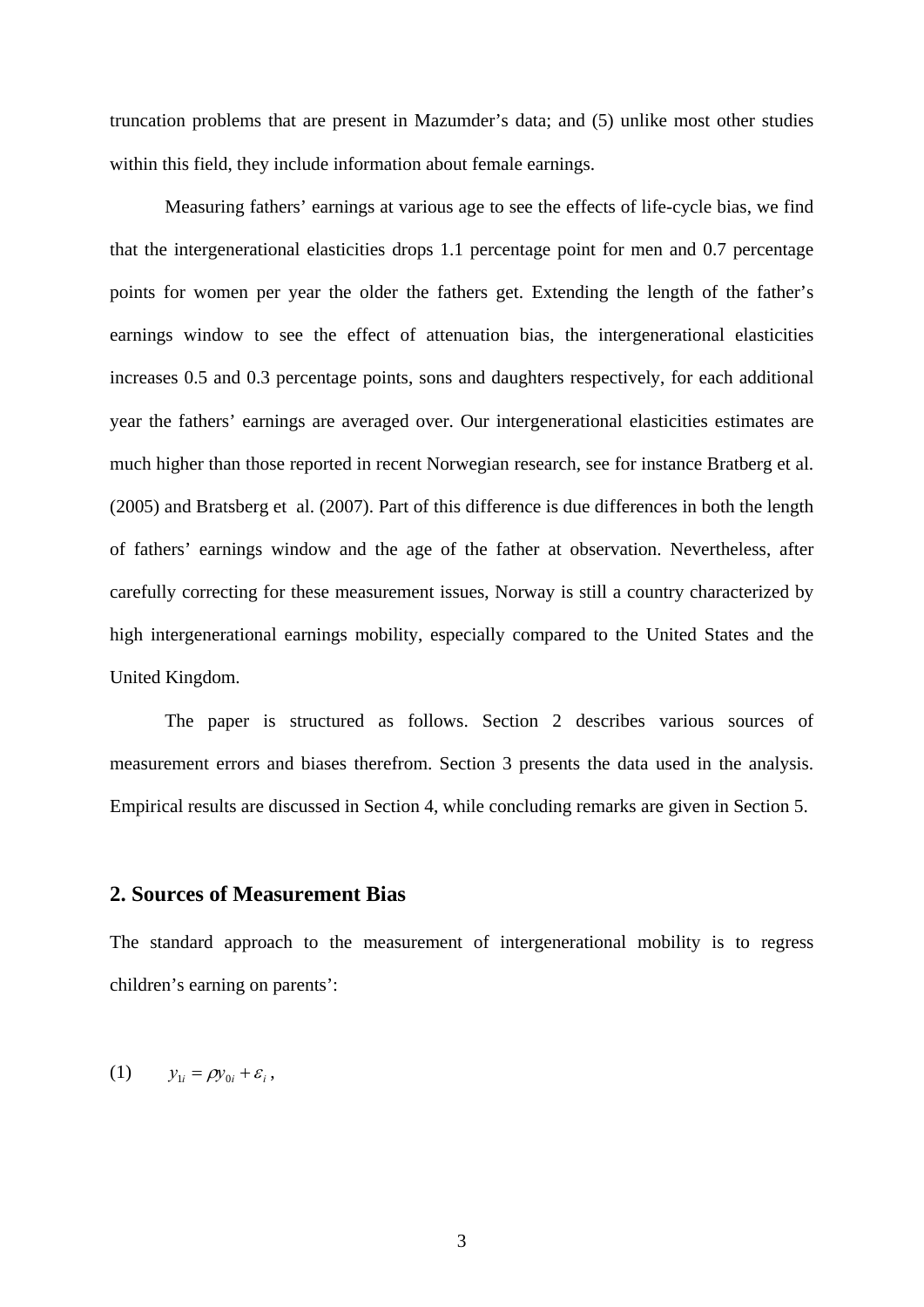where subscripts 1 and 0 are child and parent, respectively, *y* is a measure of "lifetime" or "permanent" income in logs,  $\rho$  is the slope coefficient, and  $\varepsilon$  is a random error term.<sup>2</sup> In addition, quadratic functions of both generations' age are commonly added. *ρ* measures the intergenerational earnings elasticity (IGE) between parents and children. The closer to zero *ρ* is, the higher is intergenerational mobility.

In spite of this striking simplicity, the IGE estimates have undergone considerable adjustments during the last couple of decades. This is basically due to measurement issues. While Becker and Tomes (1986) base their quite optimistic views on intergenerational mobility on a *ρ* of 0.2 or less, Solon (1992) as well as Zimmerman (1992) conclude that the IGE for men in the US is twice as high: 0.4 or a bit higher. This tremendous discrepancy is mainly due to a classical measurement error. Assume that the parents' earnings in a given year *t*,  $y_{0i}$ , consist of the permanent component,  $y_{0i}$ , and a transitory component,  $w_{0i}$ :

(2) 
$$
y_{0it} = y_{0i} + w_{0it}
$$
.

If, as in the estimates surveyed in Becker and Tomes (1986), the IGE is based on single-year observations of parental earnings as proxies for their permanent earnings,  $\hat{\rho}$  will be downward biased by the factor  $\phi = \sigma_{y0}^2 /(\sigma_{y0}^2 + \sigma_{w0}^2)$ 2  $\sigma_{y0}^2/(\sigma_{y0}^2 + \sigma_{w0}^2)$ , where  $\sigma_{y0}^2$  and  $\sigma_{w0}^2$  are the respective variances of  $y_{0i}$  and  $w_{0it}$ . Solon (1992) and Zimmerman (1992) apply up to 5-year averages of single-year earnings as their proxies. Averaging over *T* years implies that the factor of inconsistency (the attenuation factor) becomes  $\phi_T = \sigma_{v0}^2/(\sigma_{v0}^2 + \frac{\sigma_{w0}}{\sigma_{v0}})$  $\frac{2}{y_0} + \frac{\sigma_{w0}^2}{T}$ 2  $\phi_T = \sigma_{y0}^2/(\sigma_{y0}^2 + \frac{\sigma_{w0}^2}{T})$ . Clearly, the transitory earnings shocks contributes more to the noise relative to the signal in the first compared with the second case, leaving the former estimates highly downward biased.

<sup>&</sup>lt;sup>2</sup> All variables are expressed as deviations from their population mean to suppress the intercept.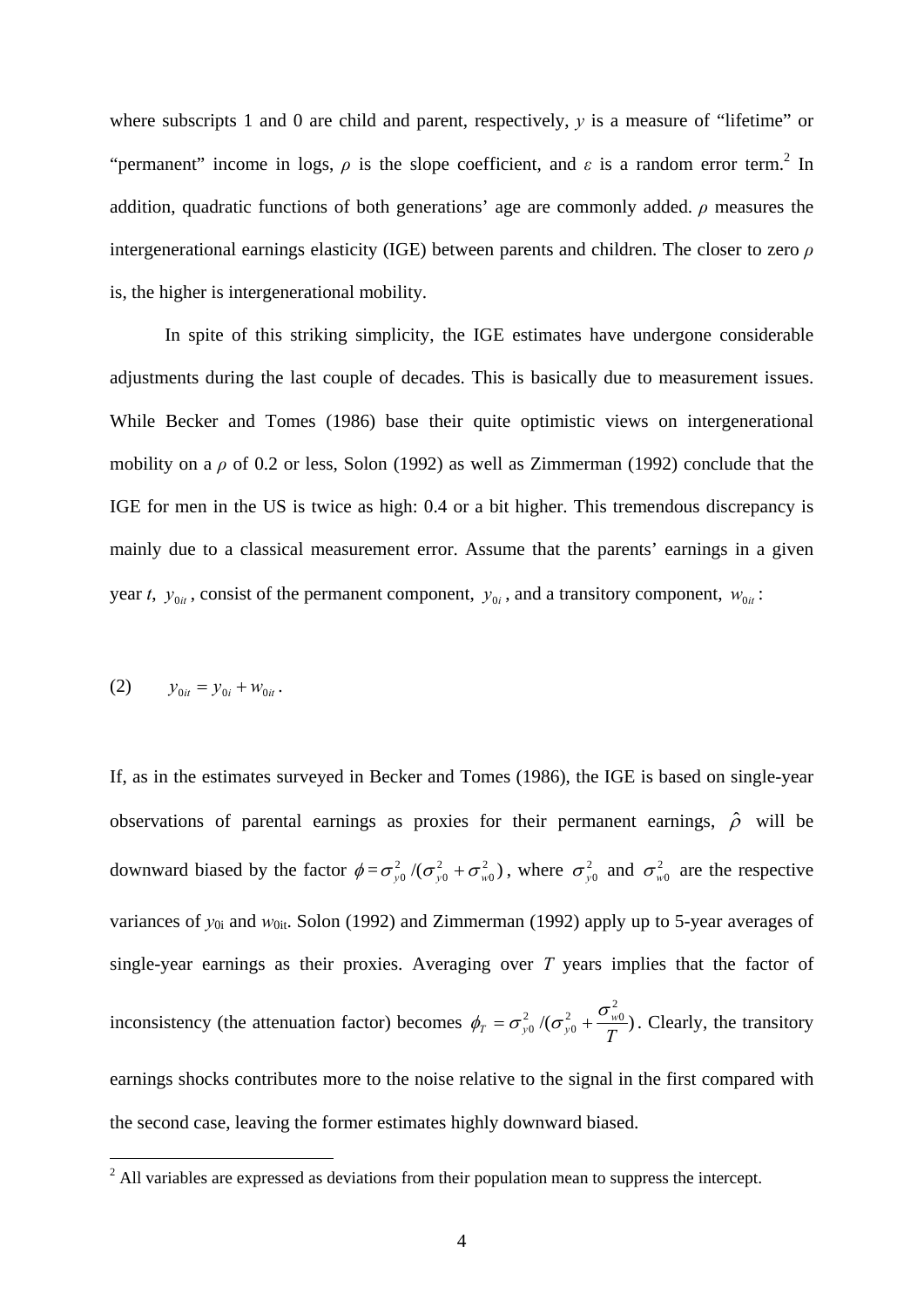However, the attenuation factor above rests on the fairly unrealistic assumption of absence of persistence in the transitory shocks. Mazumder (2005) follows Solon (1992) and introduces persistence in the transitory fluctuations in the form of a first-order autoregressive process:<sup>3</sup>

(3) 
$$
w_{0it} = \delta w_{0it-1} + v_{0it},
$$

where  $\delta$  is the autocorrelation coefficient of the transitory component and  $v_{0it}$  is white noise. The attenuation factor, still in the case of averaging over *T* years, becomes:

(4) 
$$
\phi_T = \sigma_{y0}^2 / (\sigma_{y0}^2 + \frac{\sigma_{w0}^2}{T} \alpha),
$$

where  $(1 - \delta)$  $(1 - \delta)$  $(1 - \delta^T)$  $1+2\delta \frac{1-\delta}{T \cdot (1-\delta)}$ δ δ  $\alpha = 1 + 2\delta \frac{V}{T \cdot (1 - \epsilon)}$ −  $-\frac{(1 = 1 +$ *T T T* . <sup>4</sup> Even with these relatively simple earnings dynamics, the bias

now becomes rather complicated. Mazumder (2005) performs simulations that demonstrate that even with quite a low degree of persistence ( $\delta = 0.5$ ) the attenuation factor becomes 0.69 when using a 5-year average, as compared with 0.83 in the absence of autocorrelation ( $\delta = 0$ ); see Table 1 p. 238. This implies that Solon's and Zimmerman's estimates of *ρ* of 0.4 may be a 30% downward biased estimate of a true IGE of 0.6. Furthermore, Mazumder (2005) illustrates that under these earnings assumptions one needs averaging over more than 25 years to get a reasonable value (i.e., close to one) for the attenuation factor, see Figure 1, p. 239.

<u>.</u>

 $3$  Solon (1992) illustrates the case of first-order moving average and autoregression, respectively (note 17, p. 237). Baker and Solon (2003) introduce non-stationary (random walk) as well as stationary components in their earnings dynamics models for Canada.

<sup>4</sup> See Solon (1984) for the derivations.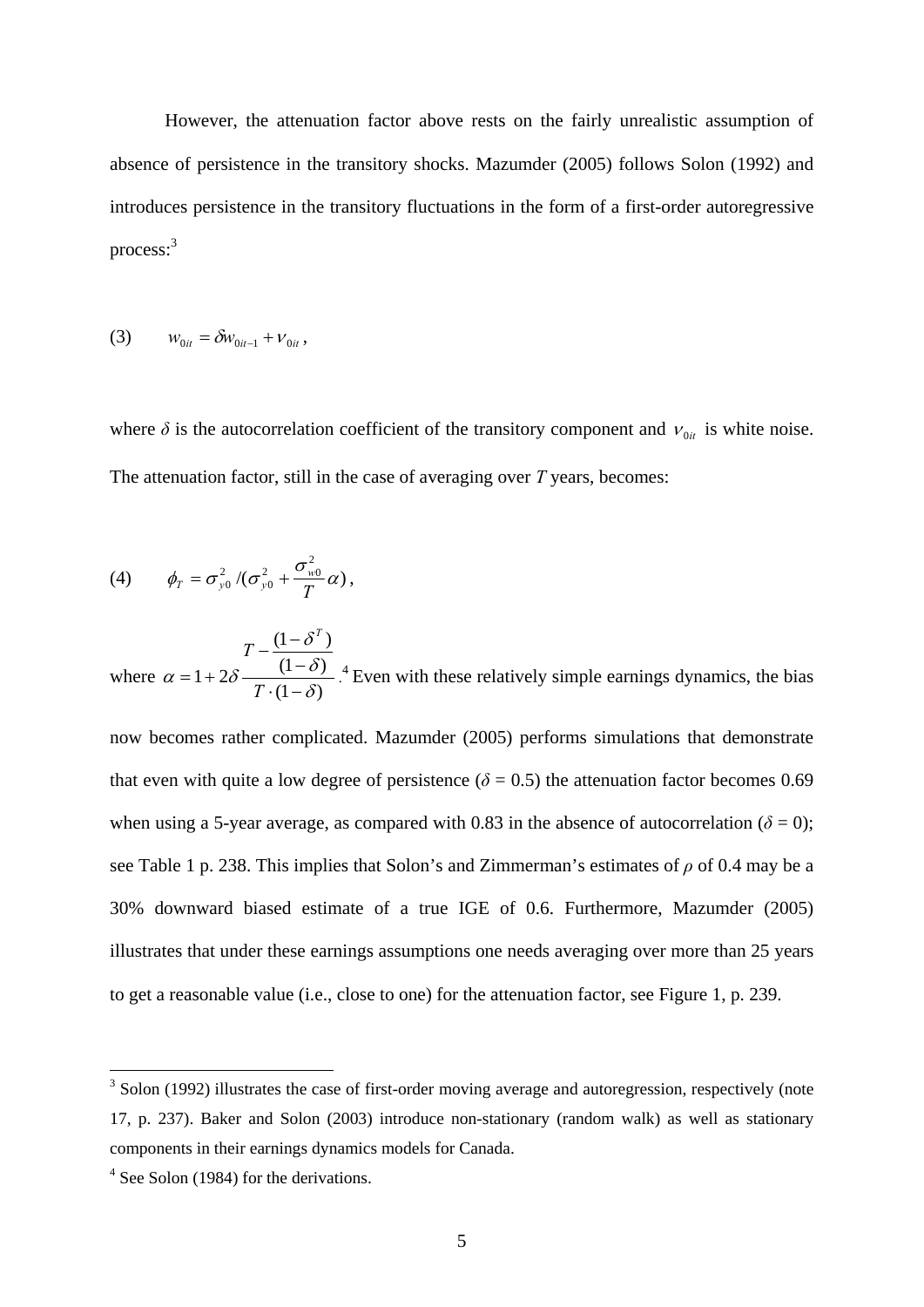Another source of measurement error with implications for the estimation of intergenerational mobility is the life-cycle variations in the association between current earnings,  $y_{it}$ , and permanent earnings,  $y_i$ , for children as well as for fathers.<sup>5</sup> This association may be modeled as  $y_{1it} = \lambda_{1t} y_{1i} + u_{1it}$  and  $y_{0it} = \lambda_{0t} y_{0i} + u_{0it}$ , for children and fathers, respectively. These life-cycle variations represent a form of error where the classical errorsin-variables model is misspecified. Firstly, in intergenerational earnings regression current instead of lifetime earnings for the *children* (i.e., the left hand side variable) also yields biased OLS estimates. Assuming that we have an appropriate measure of parents' earnings, i.e.,  $\lambda_{0t}$  = 1, but  $y_{1it}$  is used as a proxy for  $y_{1i}$ , the IGE estimates will be confounded by the children's own life-cycle variation:

(5) 
$$
y_{1it} = \lambda_{1t} (\rho y_{0i} + \varepsilon_i) + u_{1it}
$$
.

The probability limit of the slope coefficient  $\hat{\rho}$  then becomes  $\rho \cdot \lambda_i$ , implying that a necessary condition for the OLS estimate of  $\rho$  to be unbiased is that  $\lambda_{1t} = 1$ .

Secondly, the life-cycle bias adds to the standard errors-in-variables bias when current earnings are used as proxy for the *fathers'* lifetime earnings. Assuming that we have an appropriate measure of children's earnings, i.e.,  $\lambda_{1t} = 1$ , the inconsistency when estimated by OLS now becomes:<sup>6</sup>

<sup>&</sup>lt;sup>5</sup> The typical life-cycle profile of earnings is concave, and more so the higher the lifetime earnings, indicating a more rapid earnings growth through most of the life cycle for the high relative to the low earners. Thus, early in the career the gap between high and low income workers is understated (and can even have the wrong sign), whereas it tends to become overstated at higher ages.

 $6$  Here any time averaging and/or persistence of the type in eq. (4) are ignored.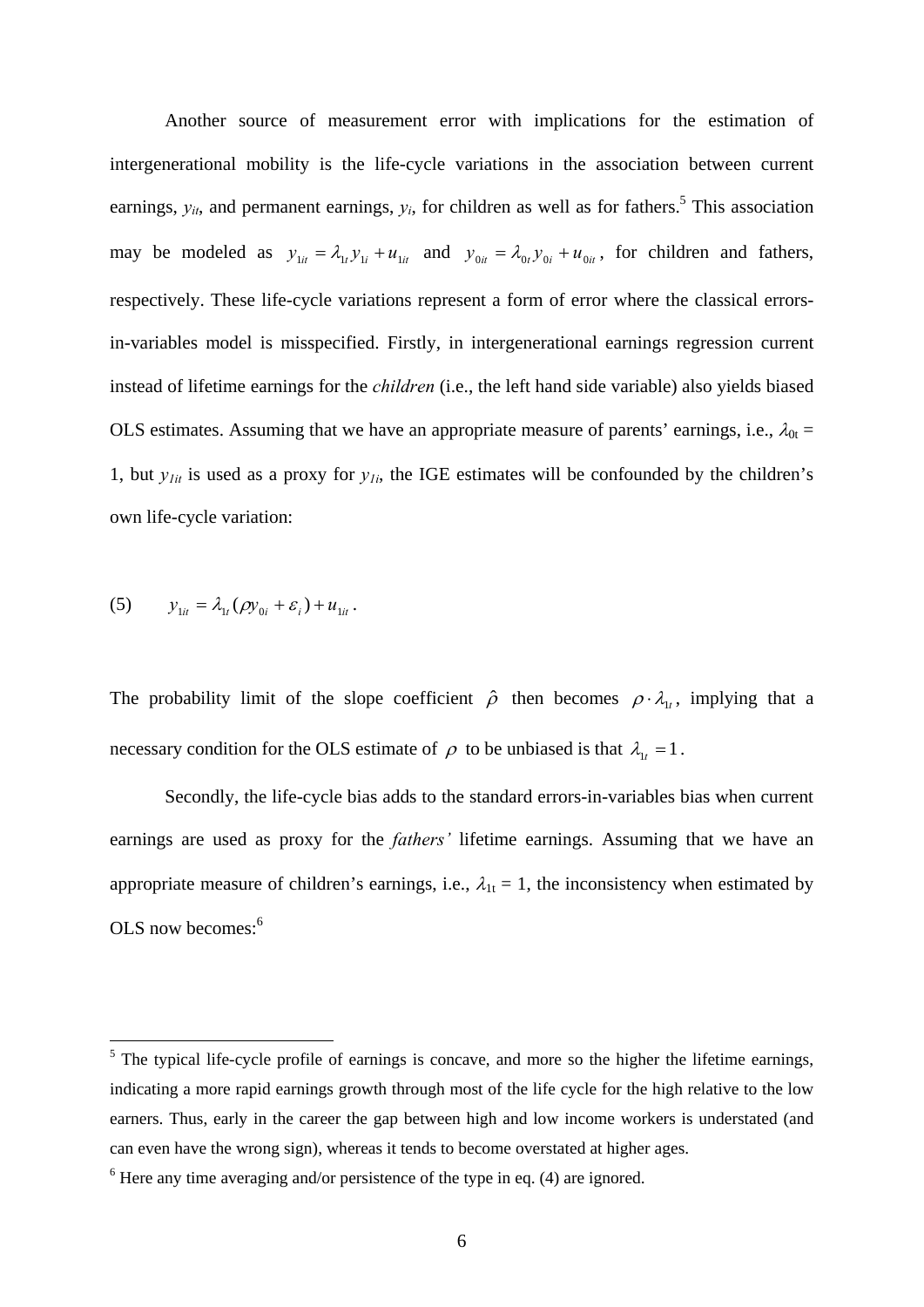(6) 
$$
\text{plim}\,\hat{\rho} = \rho \frac{\lambda_{0t}\sigma_{0y}^2}{\lambda_{0t}^2 \sigma_{0y}^2 + \sigma_{0w}^2} = \rho \theta_t.
$$

 $\theta$ , partly contains the classical attenuation bias  $\phi$ <sub>*r*</sub> stemming from the transitory component of the fathers' earnings. But in addition,  $\theta$ , contains the life-cycle bias stemming from the permanent component, with the inconsistency varying across fathers' age. The size and direction of the total bias (attenuation plus life-cycle) becomes quite involved; in fact, it may change character from attenuation (negative) to amplification (positive), as demonstrated by Haider and Solon (2006).

Finally, the fathers' position in the life cycle may also influence the attenuation factor,  $\phi$ <sub>r</sub>. Mazumder (2001) and Baker and Solon (2003) both argue that the variance of the transitory innovation,  $\sigma_{w0}^2$ , follows a U-shaped pattern over the life cycle, with smallest values around the age of 45. Before and—particularly—after this period in life, the variance typically appears to be considerably higher. However, Grawe (2006) concludes that the evidence appears to support the hypothesis that life-cycle bias and not growing attenuation bias causes the relationship between fathers' age and estimated IGE.

In this study we start with the intention of correcting the potential bias stemming from persistence in the transitory earnings shocks. To isolate this form of attenuation bias, we need some sort of control for the potential bias stemming from the life-cycle variation in the permanent earnings. For this task our estimation procedure is as follows.<sup>7</sup> First, we follow the estimates of Haider and Solon's (2006) and Böhlmark and Lindquist's (2006) regarding the periods of children's and fathers' lives where the  $\lambda_t$  s are closest to one.<sup>8</sup> In our benchmark

 $\frac{1}{7}$  See Section 4 in Grawe (2006) for a discussion of alternative procedure(s).

 $8$  In this matter we are mainly guided by the results in Böhlmark and Lindquist (2006), which are quite in line with Haider and Solon (2006), and – more importantly – are based on register data that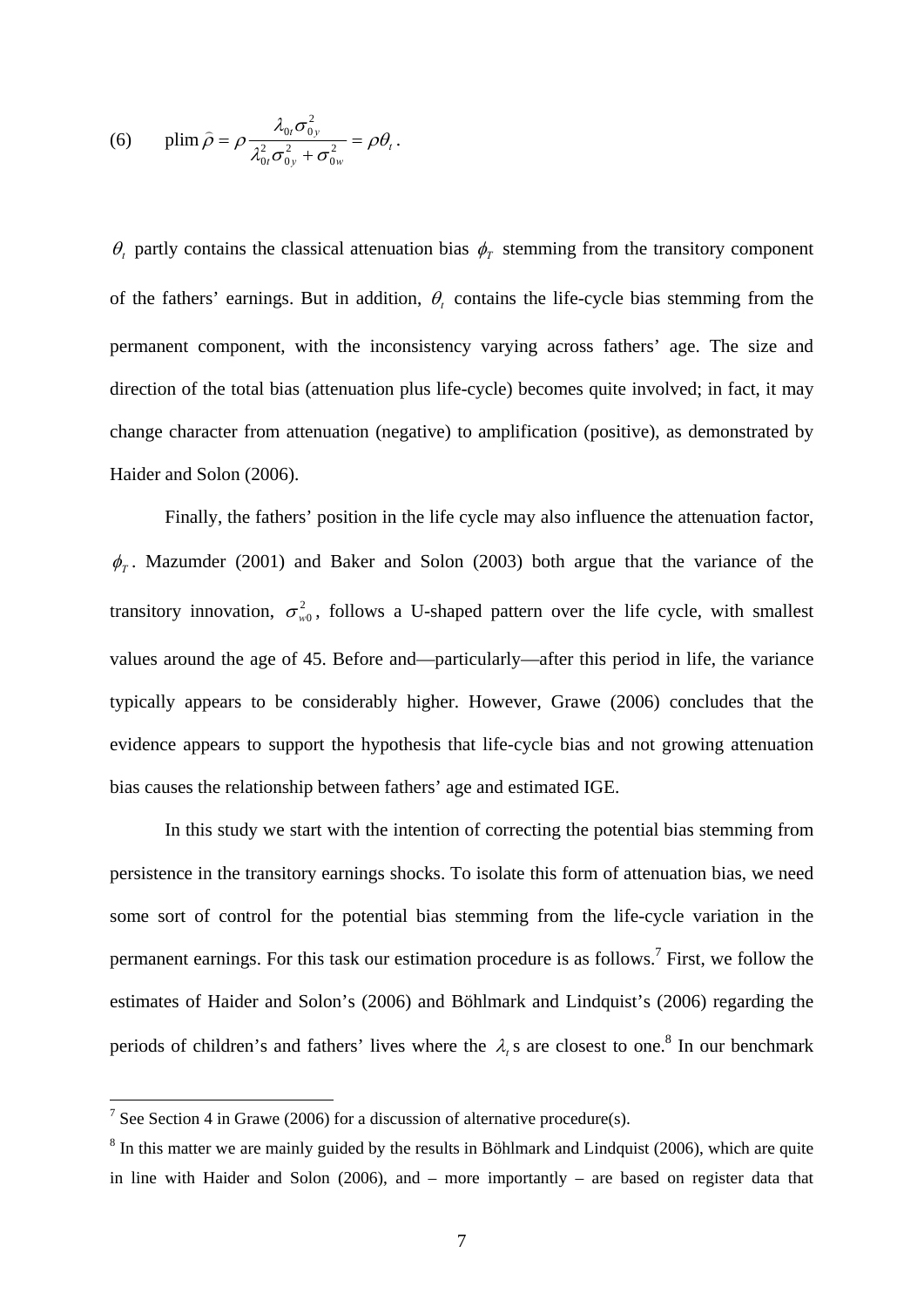case we condition on the period in life where  $\lambda$ , allegedly is (close to) one. Any remaining bias in the IGE is then interpreted as attenuation bias. Like Mazumder (2005), the test procedure for investigating whether attenuation bias arises due to persistence in the transitory earnings component implies successively extending the length of the period for which the fathers' earnings are observed. But unlike Mazumder we explicitly pay attention to the possible confounding life-cycle effect.

#### **3. Data Set and Variables**

1

Our data are collected from different administrative data sets linked together by an individual identity code for the entire Norwegian working age population. Our data contain the full series of yearly gross earnings from 1967 to 2002 based on mandatory tax reports, in addition to family characteristics and birth year. The incomes series were originally collected for the purpose of calculating old-age pensions. This implies that they basically include earnings, but exclude interest, capital income, etc. Unemployment benefits, disability benefits and sick pay are included, but not means-tested benefits. All the income variables were first adjusted to real 1999 income using the consumer price index. In addition, we discounted fathers' income down to the year the child was born using a discount factor of 2 percent. Opposite to the data in Mazumder (2005) and Haider and Solon (2006), the earnings variables are uncensored, at the top as well as at the bottom of the distribution. This quality, together with the large number of individuals, allows us to use simpler and better estimation methods, which potentially improves on the precision of the estimates.

We include children of both genders from the 1959–1962 birth cohorts. Earlier cohorts might have been included, but we refrain from it to avoid the possible confounding effect

resemble the ones used in our study. It is also advantageous that the results are based on data from Sweden; a welfare state very much of the same kind as Norway.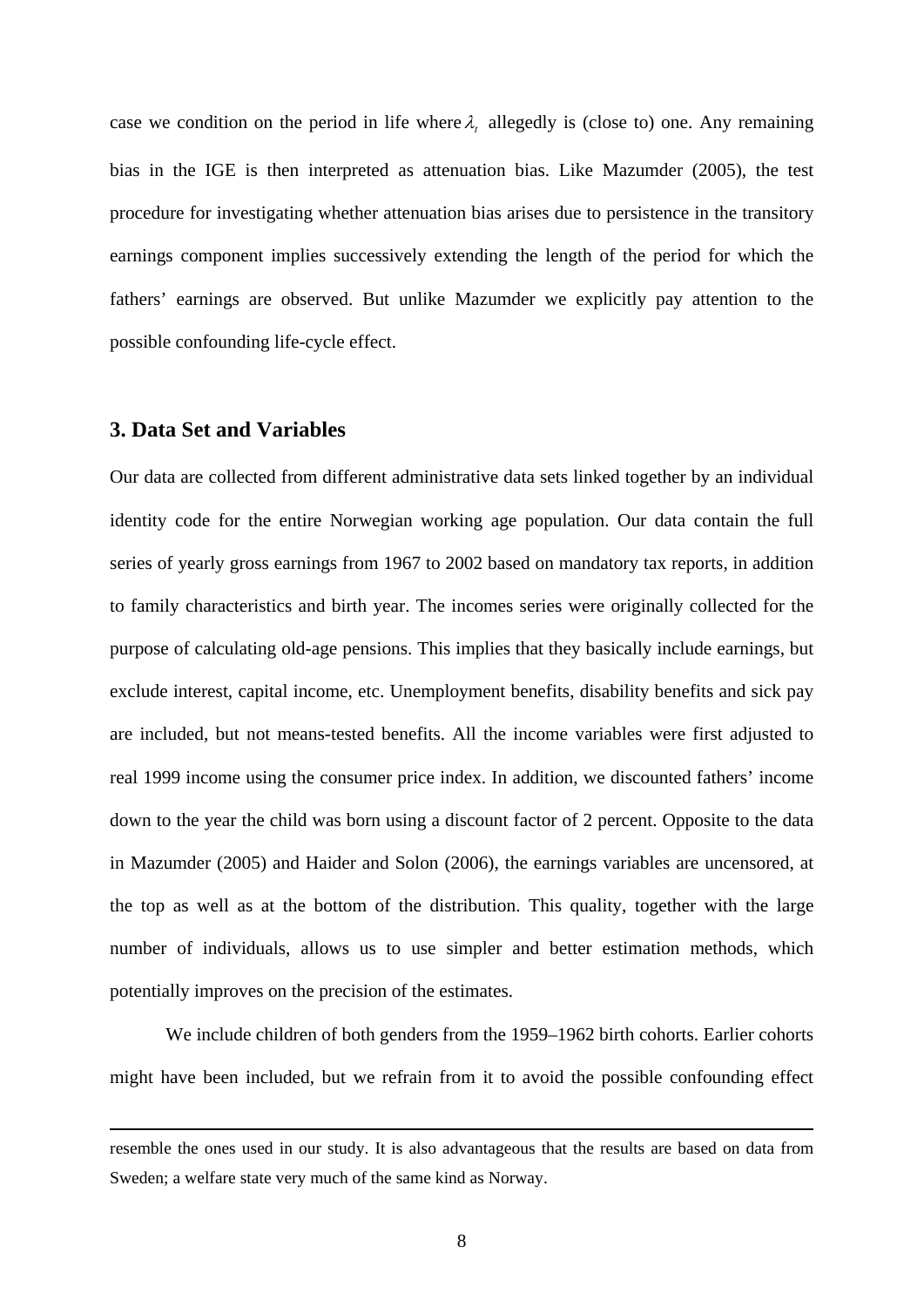from trends in mobility across time. $9$  We limit our study to individuals whose compulsory schooling is at least 9 years.<sup>10</sup> Later cohorts of children are not included, since we want to follow the individuals at least until the age of 40. In addition, the trend argument applies also in this direction. We also exclude individuals born by parents younger than 16 or older than  $40^{11}$ 

We also limited our sample to fathers born between 1927 and 1942. This means that we can observe the earnings of all the fathers at least from when they were 40 to when they were 60 years of age; a key period if we want to study the effect of life-cycle bias. Admittedly, this limitation results in a sample of fathers that had become parents somewhat earlier than in the overall Norwegian population.<sup>12</sup>

For fathers as well as children, earnings are measured in logs; the averages are over log earnings. Being born in 1959–1962, our sons and daughters are between 40 and 43 years of age when our earnings series ends in 2002. We choose the common age of 36–40 for males and females as the years over which the earnings are averaged. We use fathers' earnings as the only indicator of the family's earnings capacity.<sup>13</sup> For both sons/daughters and their

<u>.</u>

<sup>&</sup>lt;sup>9</sup> Bratberg, Nilsen, and Vaage (2005) report a slight upward trend in mobility when they compare the 1950 with the 1960 cohorts.

<sup>&</sup>lt;sup>10</sup> The increase of compulsory schooling from seven to nine years took place during the 1960s and early 1970s, with 1974 as the last year; see Aakvik, Salvanes, and Vaage (2003) for details and analysis of the effect of the compulsory schooling reform on earnings. The 1959 birth cohort ended their compulsory schooling in 1975. Thus all the children in our sample had nine years and all the fathers seven years of compulsory schooling.

 $11$  We also excluded individuals born outside Norway and non-Norwegian citizens because of the high frequency of missing earnings information.

 $12$  The average age of fathers at children's birth was approximately 32 years around 1960, while 28 years in our sample (based on the sample presented in Table 1, row 1)

 $13$  Using fathers' earnings as a proxy of household earnings is not too unrealistic since the fathers typically were the breadwinners of the families, while mothers commonly stayed home for the cohorts analyzed in this study.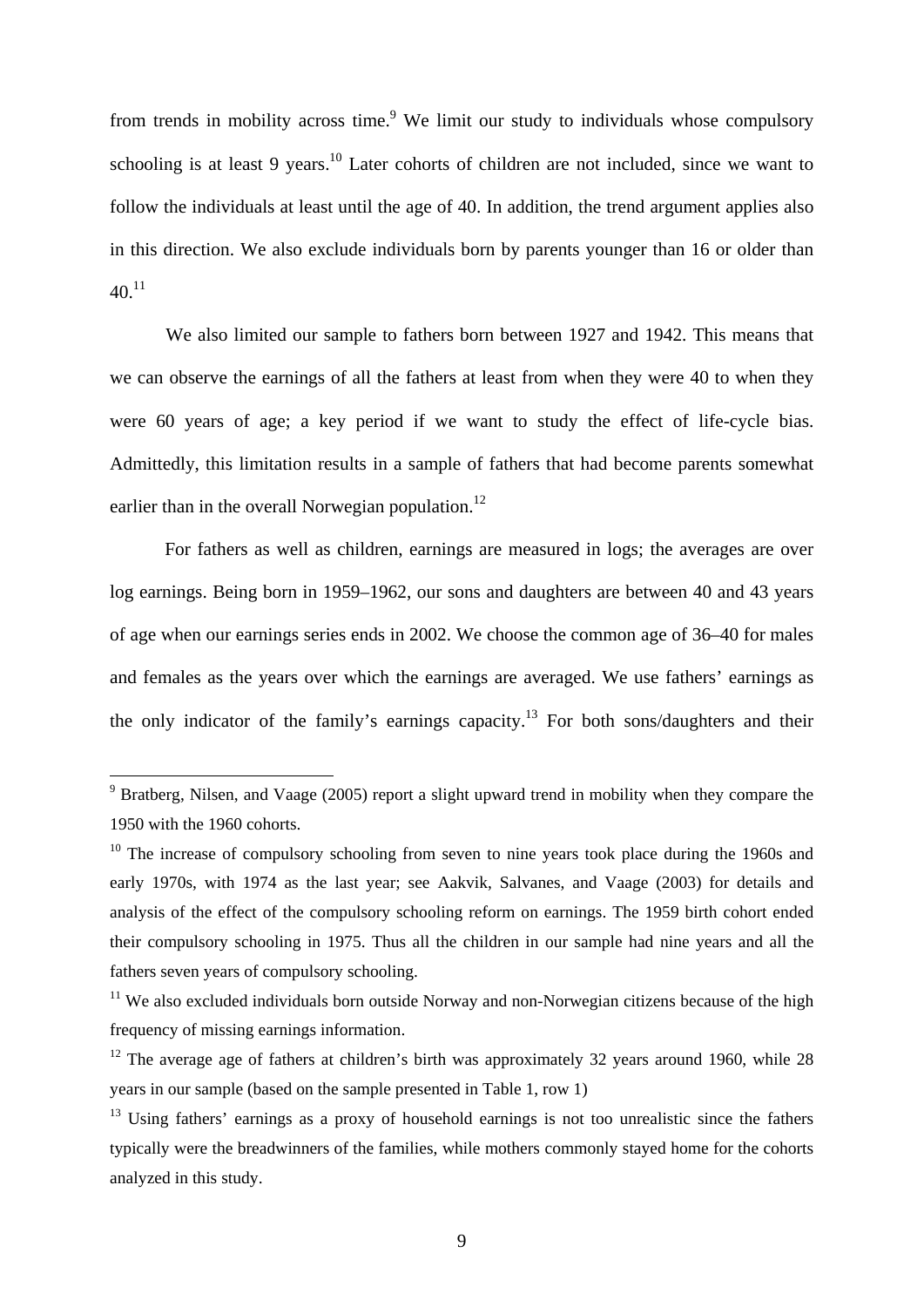fathers, the 5-year averages are based on at least 3 years of positive earnings, i.e., individuals with only two or less years of earnings are excluded. When we extend the size of the window from 5-year to 30-year averages, the corresponding requirements of strictly positive earnings are 5, 8, 10, 13, and 15 years. In our regressions, we age-adjust the fathers' earnings by including fathers' age and age squared. In addition, we control for potential cohort effects by including cohort dummies for the children.<sup>14</sup>

Finally, observing the individuals at different points in time and for different time spans implies that the composition of the samples will differ. For instance, when one move the year used as focal point for fathers' earnings, some individuals drop out due to too few positive earnings observations in the relevant period. For the same reason, the samples that we observe for, say, 15 years need not be identical to a sample based on 5 years of observation. To avoid influence from the composition, the samples are balanced, which means that they are fixed within each table.

## **4. Results**

1

We start out with estimates where the fathers' earnings are averaged over a relatively short period (maximum 5 years). This allows comparison with other research. A major challenge, however, is to separate attenuation bias due to short earnings windows on the one hand from life-cycle bias on the other. As for the latter, Böhlmark and Lindquist (2006) find no significant life-cycle bias from using current income as a proxy for lifetime income as long as current income is measured after the age of 33. As for the attenuation bias it may stem from persistence in the transitory earnings fluctuations or, alternatively, the variance of the transitory earnings in the chosen 5-year period may be exceptionally high. Mazumder (2005)

 $14$  One normally includes sons'/daughters' age and age squared in the regressions. But since all offspring's earnings are measured at the same (average) age this was not necessary in our analysis.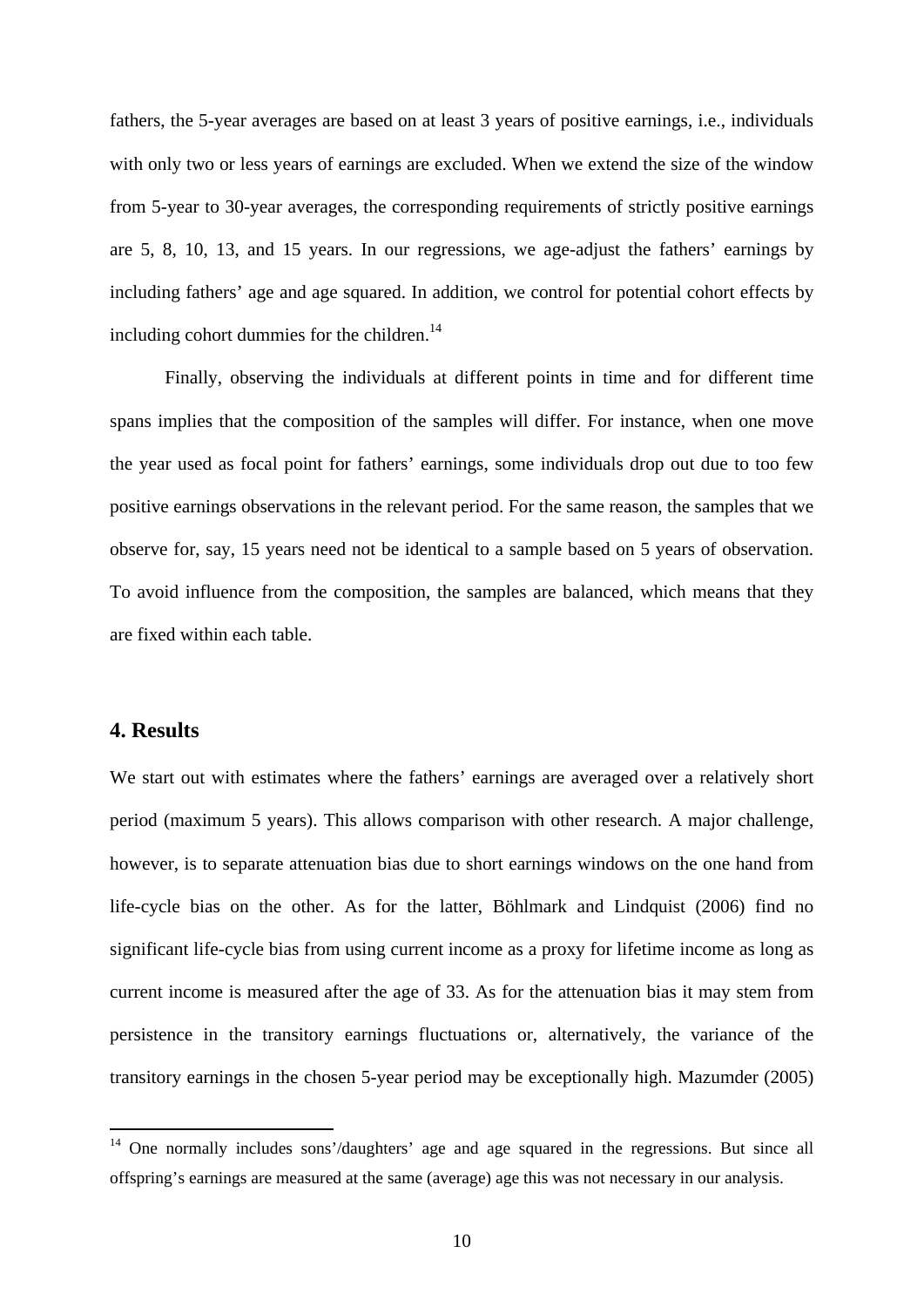and Baker and Solon (2003) find that the variance of the transitory innovation is lowest when the fathers are around age  $40<sup>15</sup>$  Taken together, this implies that for fathers the age should be set to minimize age-related and life-cycle bias, and the earnings series should be long enough to deal with the persistence bias. Our benchmark case will be a 5-year average for earnings between 1967 and 1971, in which year the fathers' average age is around 36. In the next step we construct earnings measures where we average progressively up to 30 years (1967–1996).

As pointed out earlier, measurement error due to life-cycle variation also represents a source of inconsistency if present in the dependent variable, i.e., in the proxies for sons' and daughters' lifetime earnings. We note that for the male cohorts in Böhlmark and Lindquist (2006) closest to the cohorts in our study, the life-cycle bias is only slightly positive and quite stable between the ages of 35 and 40. For the female cohorts the bias is much more volatile, but the late 30s and early 40s appears to be a relatively stable age. Hence, for the sons and daughters in our sample we use their earnings at age 36–40.

Table 1 reports the estimated intergenerational earnings elasticities when we average over (maximum) 5 years only.

#### [Table 1 about here.]

1

The first row reports IGEs when the fathers are on average 36 years of age. For sons we find the elasticity to be 0.338, while for daughters it is 0.230. In the other three rows of Table 1, we test the effect of measuring the fathers' earnings at later stages of their life cycles. Hence, in row 2 the average age is 41, 46 in row 3, and 51 in row 4. The time span over which we are averaging is fixed (maximum 5 years), so any changes in the estimated IGE are likely to be attributed to age and/or life cycle effects. Our results indicate a substantial effect from varying the fathers' earnings age. We expect the variance of the transitory earnings component to be

<sup>&</sup>lt;sup>15</sup> Grawe (2006) suggests that both fathers and sons should be measured near midlife when analyzing intergenerational mobility.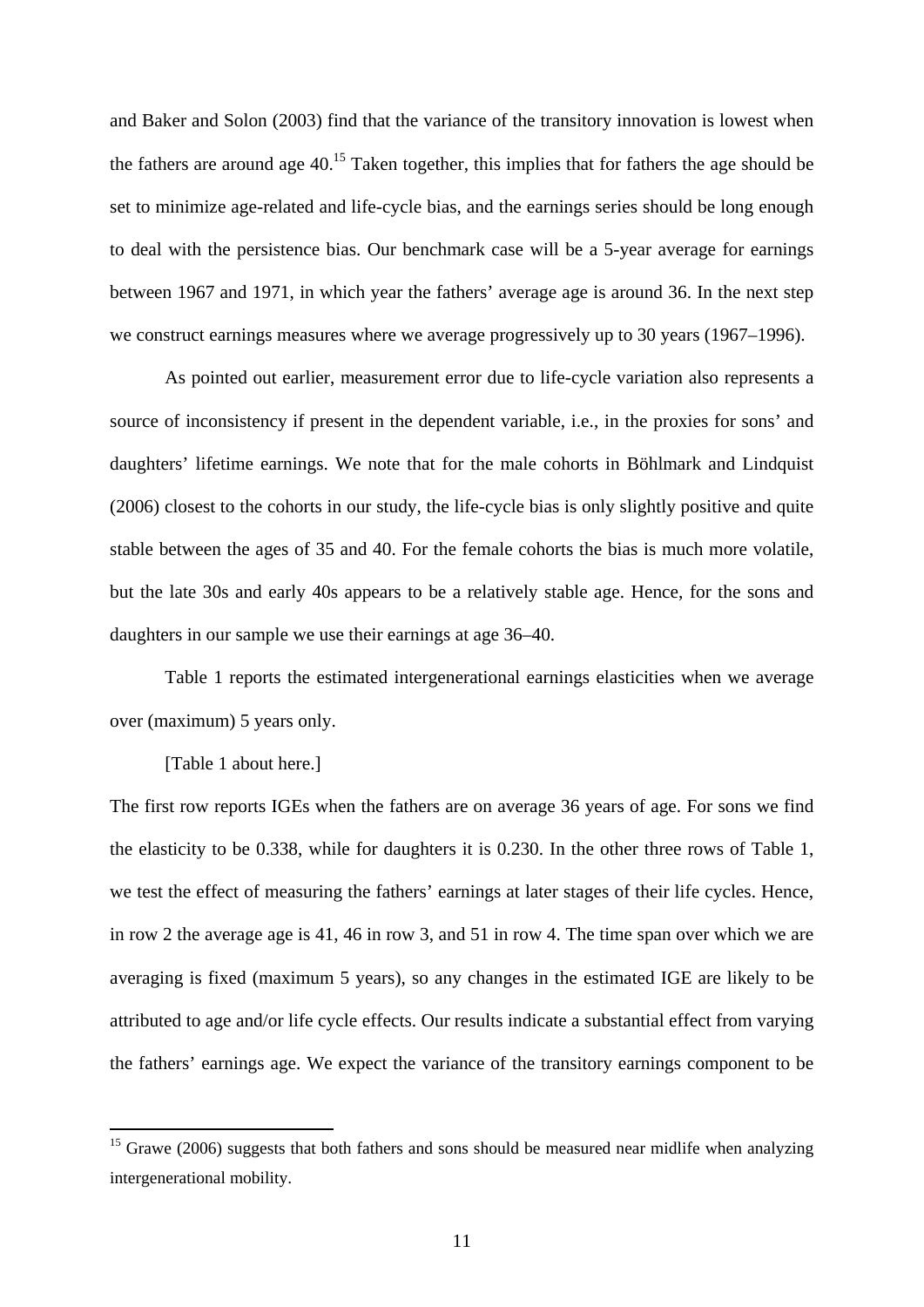larger and, hence, the IGE to be smaller as the fathers get older. Moving the 5-year earnings window to 1972–1976 (when the fathers were on average 41) reduces the IGE to 0.282 and 0.186 for sons and daughters, respectively, and the reduction continues to 0.163 and 0.117 for sons and daughters when their fathers are on average 51 years of age. If, as argued by Mazumder (2001) and Baker and Solon (2003), the variance of the transitory innovations and, hence, the attenuation bias—is smallest around the age of 40, we would expect a decline in the IGE also when we move to a lower average age. However, to the degree that an average age of 36 is sufficiently low compared with 40, this does not seem to be the case in our sample, compare row 1 with row 2 of Table 1. Life-cycle bias through the permanent earnings component is the alternative explanation to the strongly negative age effect.

#### [Table 2 about here]

1

Table 2 reports the effects on the IGE of progressively increasing the number of years used for construction of the proxy of fathers' permanent income. The four measures in the upper panel are based on fathers' earnings averaged over 5 years (benchmark) and thereafter expanded to 10, 15, and 20 years, respectively.<sup>16</sup> The intention is to illustrate the effect on the IGE of reducing the influence of persistence in the transitory components (see eq. (4) in Section 2). Moving from the first 5-year average<sup>17</sup> to the 10-year average in row 2, there is actually a small movement in the opposite direction, for sons as well as for daughters. Extending the length of the window to 15 and 20 years, respectively, only gives small and insignificant decrease in the estimated IGEs. Hence, there is hardly any sign of bias stemming from persistence in the transitory earnings fluctuations. This is strongly at odds with Mazumder (2005), where the elasticities—somewhat depending on the sampling rules—often increase 50 percent or so when the period is expanded from 4 to 16 years.

 $16$ <sup>16</sup> The corresponding requirements of strictly positive earnings are 3, 5, 8, and 10 years.

 $17$  This IGE is comparable with the first row of Table 1. It is not identical because the different balancing in the two tables results in slightly different samples.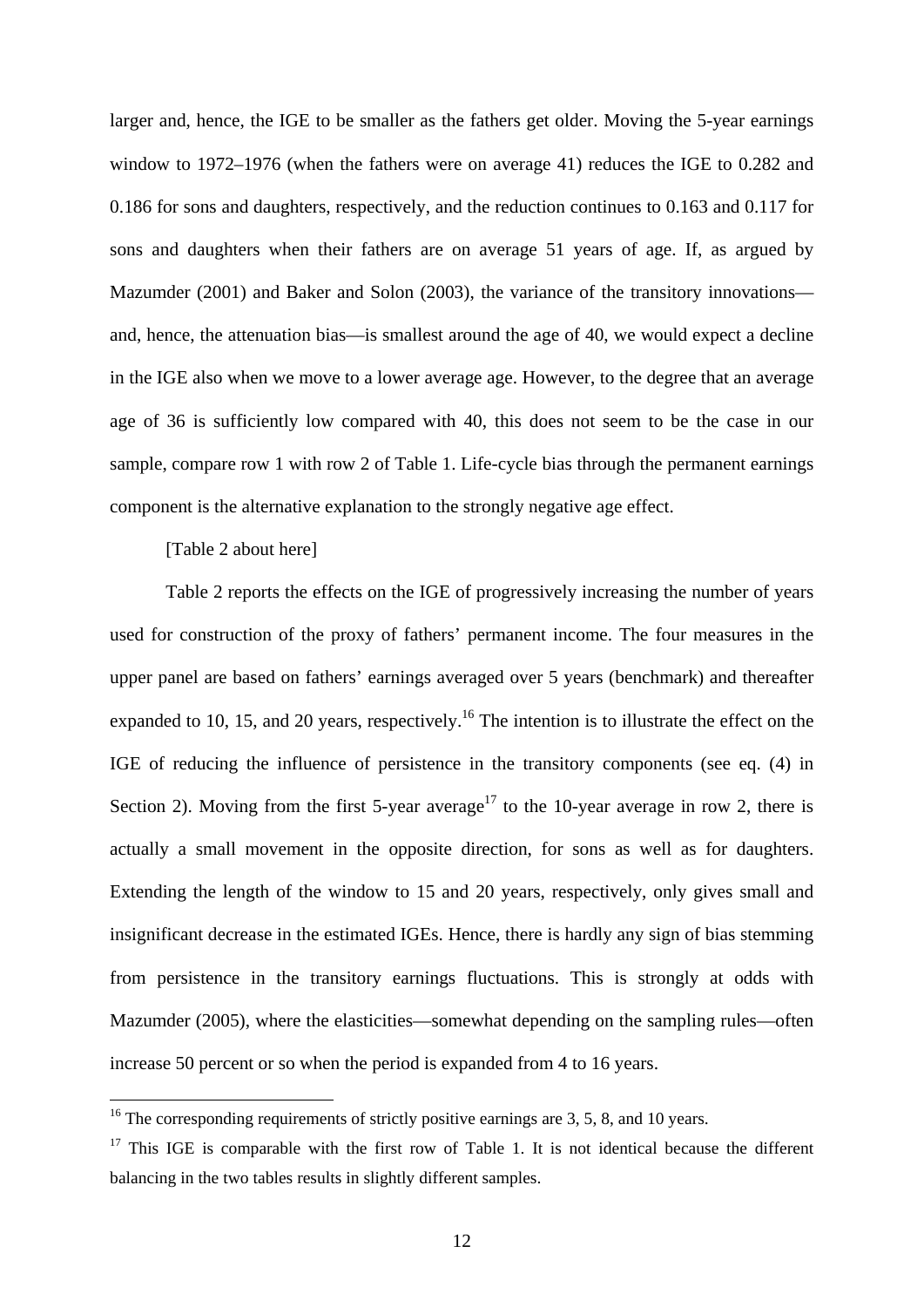In the lower panel of Table 2 we exploit the fact that for a sub-sample of the fathers we have earnings observations for many more years than the 20 used in the upper panel. In fact, since we observe earnings for the entire population from 1967–2002, there might be some fathers for whome there exist 35 years of observation. The trade-off is length of observations vs number of cohorts included. In the lower panel we report the IGEs for those of the 1936–1942 cohorts that are observed for 30 years (1967–1996). Of course, this is only a small fraction (about one-fourth) of the one in the upper panel, so we do not expect identical estimates for the comparable periods. There is a tendency in the estimated IGEs of an inverted U-shape for sons as well as for daughters, with start (5-year averages) and end (30-year averages) below the start and end in the upper panel. However, there are still no signs of increases of the type reported in Mazumder (2005).

Note that when we expand the window of fathers' earnings forward, as in Table 2, both the length of the fathers' earnings window *and* the fathers' average age increase. It might therefore be that the expansion has a positive impact on the estimated elasticities, which is counteracted by a negative age or life cycle effect. As a way of separating persistence and age as the source of error, we hold the average age of the fathers constant by calculating earnings where all the averages are centered on 1974, when fathers are on average 41 years of age. Now any changes in the estimated IGE are likely to be attributed to the length of the observed earnings window. The estimates of this exercise are reported in Table 3.

[Table 3 about here]

1

In the upper panel of Table 3 the earnings are centered on 1974 (average of 1972– 1976). As long as we expand *symmetrically*18 the data limit us to 15-year averages at the most,

<sup>&</sup>lt;sup>18</sup> Since 1967 is our first year of observation, it was impossible to expand symmetrically around the period 1967–1971. Instead we started out with the next age group in Table 1: 1972–1976. The IGE is slightly different in Table 3 relative to Table 1 (0.263 vs 0.282 for sons and 0.175 vs 0.186 for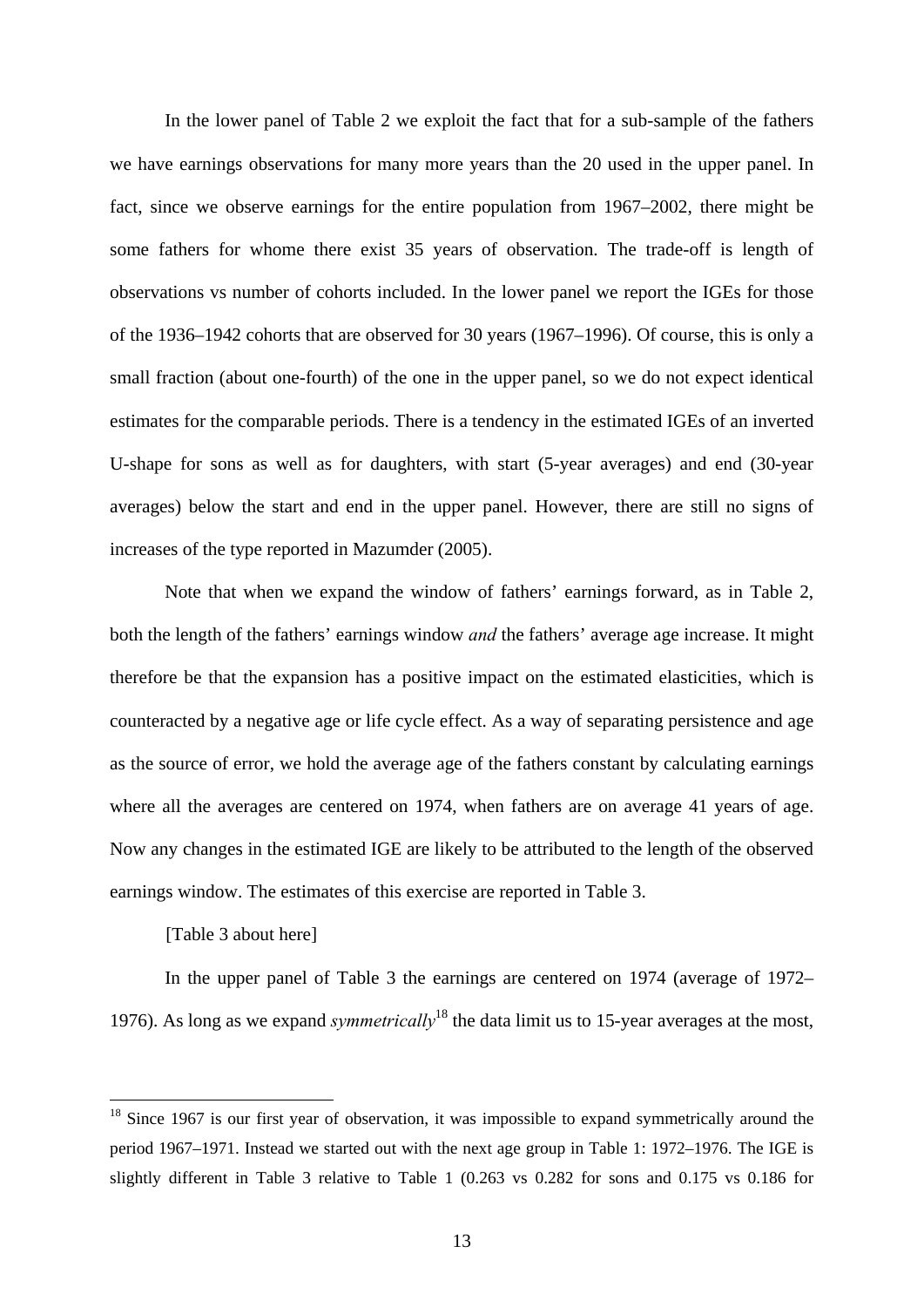but the pattern nevertheless appears to be relatively clear. The elasticity increases by approximately 30 percent, for sons as well as for daughters. This contradicts the findings in Table 2, where the extension of the window had more or less no effect of the estimates, but where no attempts were made to control for aging of the sample. According to the upper panel of Table 3, however, window extension appears to have a significant effect on the estimates, indicating that persistency in the transitory innovations does seem to be a source of bias in former analyses of the IGE.

In the lower panel of Table 3 we expand symmetrically with average earnings for the period 1977–1981 as the center, implying that the fathers are on average about 5 years older than in the upper panel. As expected, the increased average age has a negative effect on the elasticities. As for the effect of increasing the time span of the observations, the same pattern as in the upper panel is revealed: a fairly proportionate increase in the IGE estimates for each 5-year expansion.

[Table 4 about here]

<u>.</u>

In Table 4 we once again exploit the length of our series to test the effects on a subsample of fewer individuals with longer earnings histories.<sup>19</sup> In both panels we keep the average age of the fathers constant, while we expand the windows symmetrically, paying attention to the effect on the estimated IGEs. In the upper panel we demonstrate that the increasing effect that is revealed in Table 3 appears to continue, for sons as well as for daughters, both when we expand to 20 and to 25 years of observation.

A second point to note when comparing the lower panel of Table 3 with the upper panel of Table 4 is that for earnings measured 1977–1981 the IGE in Table 4 is lower than in

daughters). This is once again due to the balancing of the samples that resulted in different sample sizes.

 $19$  As in the lower panel of Table 2 this implies that we have to limit our sample to fathers born in the period 1936-1942, leaving us with about one-fourth of the sample in Table 3.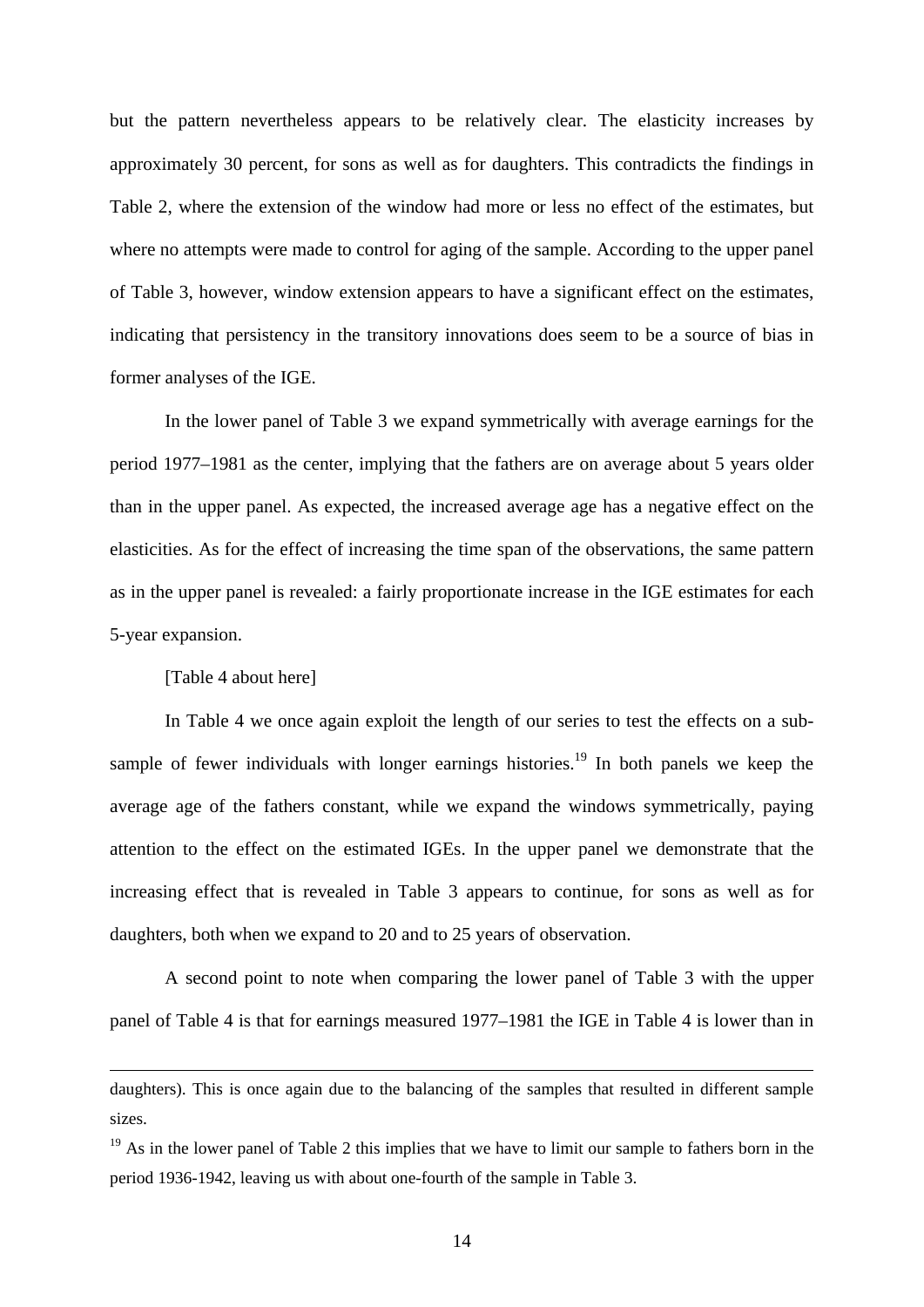Table 3, and this is also the case for the two other comparable windows (1975–1984 and 1972–1986). There may be several reasons for this pattern. Obviously, the average age is different. More specifically, the 1936–1942 cohorts in the upper panel of Table 4 are on average 41 years of age, which is 5 years below the average age of the 1927–1942 cohorts in the lower panel of Table 3. But if higher age of the fathers is associated with lower IGEs, the elasticities in the upper panel of Table 4 ought to be *higher* than the comparable ones in the lower panel of Table 3. Our findings indicate the opposite.<sup>20</sup> In the lower panel of Table 4 we add 5 years of age to the individuals constituting the 1936–1942 sample. The result is equivalent to what we found for the 1927–1942 sample in Table 3. When we increase the age of comparable samples, the estimated IGEs *decrease* as expected if life-cycle bias is the driving force. $21$ 

In total, our results lend support to existing findings in the literature; that there is a rather strong negative effect on the estimated intergenerational elasticities from the age of fathers when their earnings are measured, and that extending the length of the fathers' earnings windows increase the estimated elasticities. These findings are consistent with biases

<u>.</u>

<sup>&</sup>lt;sup>20</sup> These cohort differences might be due to our sample construction. Since the oldest cohorts are dropped in Table 4, the fathers were systematically selected based on family formation early in their lives. Comparing the fathers in Table 4 with the overall average of the 1936–1942 cohorts in our data set, we found that their educational attainment and average earnings over the period 1976-1980 is slightly lower. As for earnings, one might have expected the opposite, since the selected sample has a relatively long and stable history in the labour market (see Section 3 for details). On the other hand, the lower averages of earnings and length of education for the selected sample possibly are due to their reduced opportunity of taking part in the educational expansion that took place in Norway in the sixties and the seventies. In any case, the relatively low elasticity for the lower part of the earnings distribution is consistent with Bratberg et al. (2005) as well as Bratsberg et al. (2007).

<sup>&</sup>lt;sup>21</sup> We also checked whether differences in exclusion criteria affect the level of the elasticity. In the upper part of Table 4 we required at least 13 out of 25 years with positive earnings observations. When we applied the exclusion criterion of Table 3 (at least 8 out of 15 years with positive earnings observations) we found no significant differences in the level of the elasticity.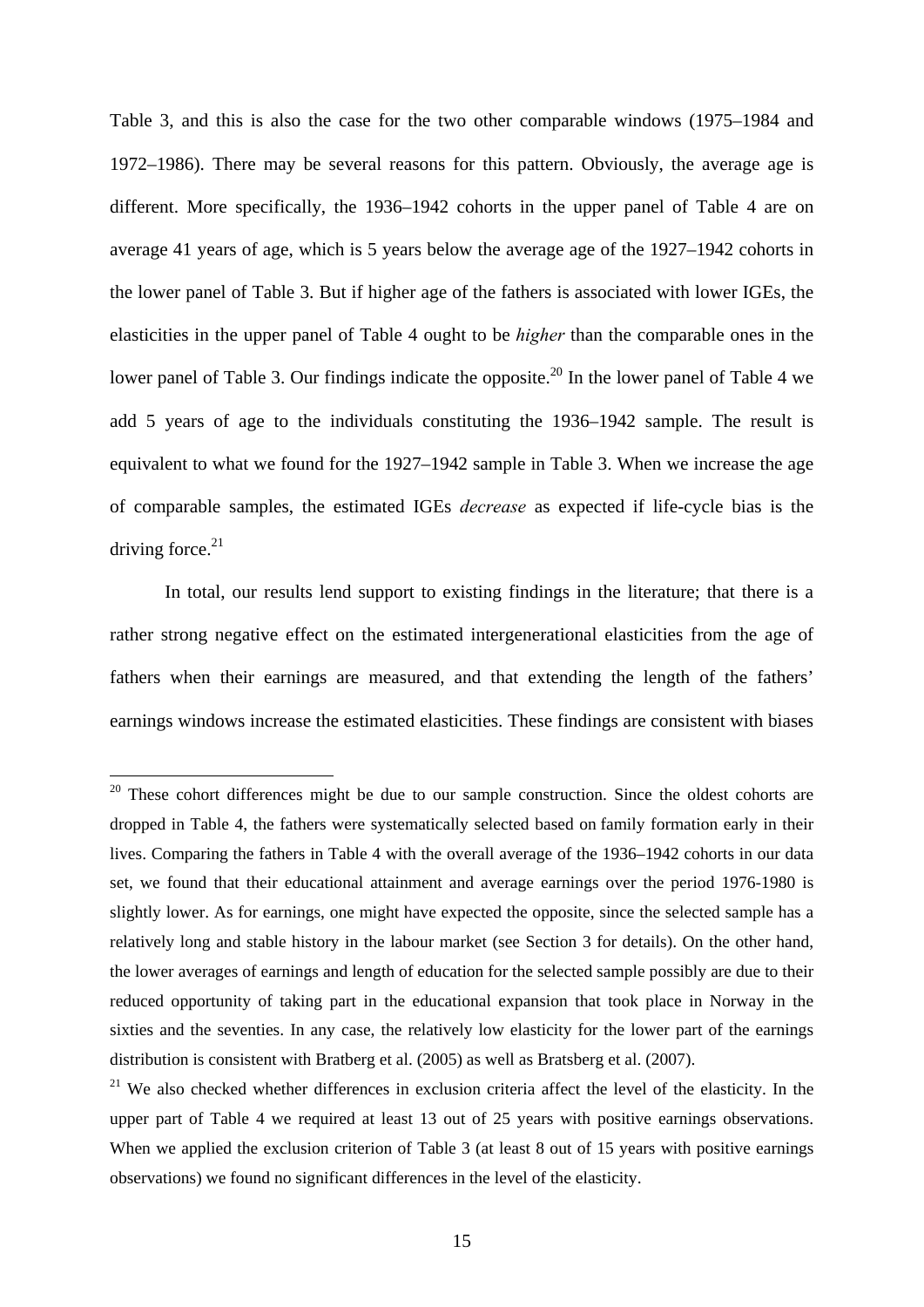caused by association between permanent earnings and annual earnings over the life-cycle, and persistency in the transitory earnings shocks, respectively. An alternative explanation for the observed life-cycle pattern in our study is that the variance of the earnings shocks might have increased over the life-cycle. No relevant studies exist based on Norwegian data to confirm or reject this. Note, however, that most studies find that the transitory earnings variance decreases over the life-cycle until the mid forties and then increases again (see for instance Mazumder (2001) and Baker and Solon (2003)). In most of our tables<sup>22</sup> the oldest average age of the fathers is 46 or less. Thus, the attenuation caused by the variance of the transitory innovation over the life-cycle cannot explain the observed pattern in our study, given that the variance of the earnings in Norway follow the same pattern as in other countries.

We conclude this section with a brief comparison with some previous findings. Our comparisons start with two Norwegian studies. Bratberg et al. (2005), Tables 2 and 4, find elasticities of 0.129 and 0.126, men and women respectively for children born 1960. The average log earnings of the children are measured when they are 31–35 years of age, while log average earnings of the fathers are measured in 1977–1981 when they are on average 47 years old. We know from the results of Haider and Solon (2006) and Böhlmark and Lindquist (2006) that life-cycle bias gives the effect that measuring children's earnings too early will bias the results downwards. The findings reported in Bratberg et al. (2005), Table 3, also shows a pattern consistent with life-cycle bias.<sup>23</sup> Bratsberg et al. (2007) report an elasticity of 0.159 for men born 1958. The earnings are averages over 2 years for both sons and fathers (1992 and 1999 for sons, and 1971 and 1976 for fathers). If we assume that the age of the

<u>.</u>

 $22$  Except for Table 1, where the highest average age is 51.

 $23$  The results reported in Bratberg et al. (2005) are opposite for men and women when it comes to elasticities based on varying ages of the children. This is, however, consistent with the differences between men and women in life-cycle biases reported in Böhlmark and Lindquist (2006).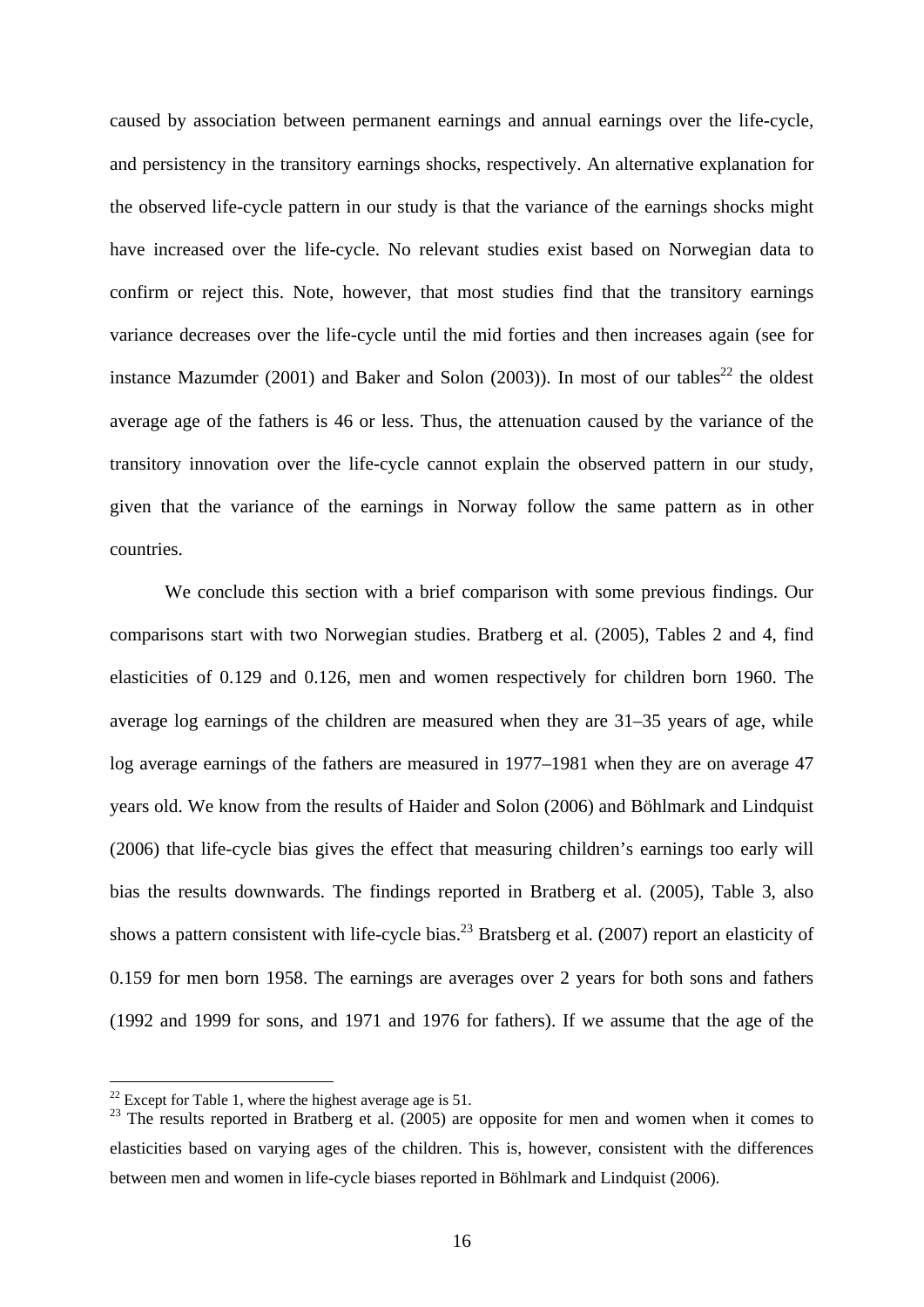fathers on average was 32 years when the sons were born (similar to the average around 1960), fathers' earnings are measured when they are on average 48 years old. This is older than in our study. Furthermore, an average based on two observations only may suffer from the attenuation bias already discussed. Thus, when comparing the results in our study and the ones reported in Bratberg et al. (2005) and Bratsberg et al. (2007), one should take into consideration both the age of the sons/daughters and fathers when their earnings are measured, in addition to the number of years over which the earnings averages are calculated. Doing so, the reported elasticities in the two studies *op. cit.* get closer to ours.

Grawe (2006), inspecting the effect of increasing the age of the father at observation, finds that "the average estimated earnings persistence drops [...] a little more than one percentage point per year" in the American PSID and NLS, the Canadian Intergenerational Income Data (IID), and the German Socioeconomic Panel (GSOEP). We find the corresponding numbers to be 1.1 percentage point for men and 0.7 percentage point for women based on the findings in our Table  $1.^{24}$  Mazumder (2005), using the Survey of Income and Program Participation matched to Social Security Administration's Summary Earnings Records (US) finds, based on the numbers reported in his Table 8, that the estimated elasticity increases by 2.1 percentage points and 0.9 percentage points for men and women respectively, for each additional year the fathers' earnings are averaged over.<sup>25</sup> Based on the findings in our Tables 3 and 4, our corresponding numbers are 0.5 percentage points for men and 0.3 percentage points for women. Hence, our findings are in line with Mazumder, even though the magnitude is somewhat different.

1

 $24$  This number is found simply by running OLS with the coefficient estimates in Table 1 as the dependent variable and the averages of the fathers' ages as the explanatory variable.

 $25$  Here we have used the same type of simple regression as described above.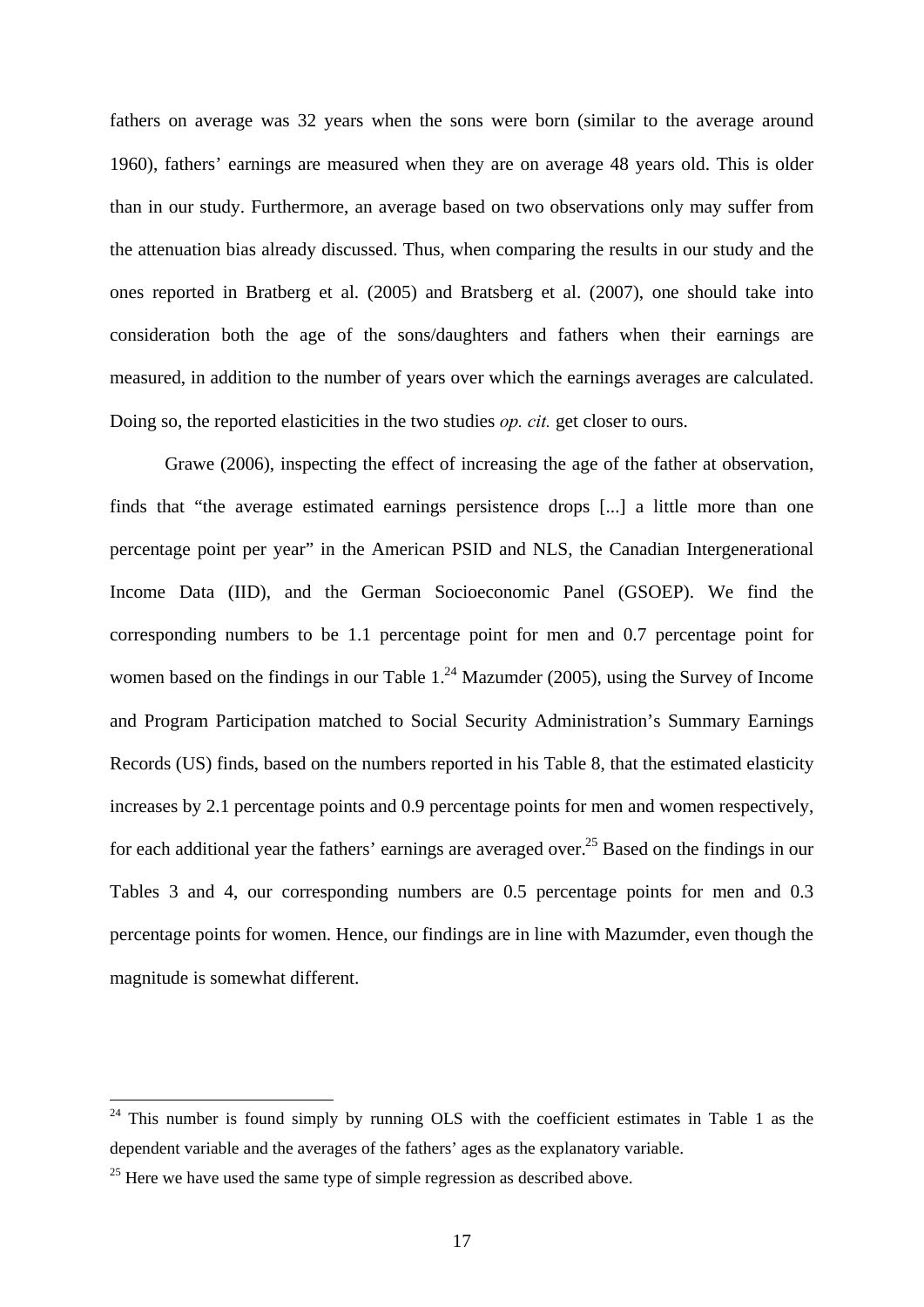#### **5. Concluding Remarks**

1

The extraordinary length of our generational data allows us to observe a substantial part of the life-cycle earnings of four birth cohorts born around 1960, and almost the entire life-cycle earnings of their fathers. We find two factors that influence the estimated intergenerational elasticities, and which we interpret as sources of measurement errors.

Firstly, there is a strong, negative age dependency. Based on fixed (5-year) averages we find that the IGE for the youngest group (fathers on average 36 years of age) is approximately twice the size of the oldest group (fathers on average 51 years of age), for sons as well as daughters. Secondly, the estimated elasticities also depend on the length of the fathers' earnings window. Contrary to the age effect, lengthening of the window affects the IGEs positively. The estimates based on 15-year averages are 25–30 percent higher than our benchmark case with 5-year averages, for sons as well as for daughters.<sup>26</sup>

The age dependence may be attributed to life-cycle variation in the permanent earnings component and/or variation in the variance of the transitory component. Like Haider and Solon (2006), Böhlmark and Lindquist (2006), and Grawe (2006), we consider the first of these sources to be the most likely, although this was not formally tested in the present paper. Like Mazumder (2005) we interpret the influence from the length of the fathers' earnings window as an indication of bias stemming from persistence in the transitory earnings component. Hence, there are (at least) two sources of bias to take into account in the estimation of the IGE, of which life-cycle bias appears to be the more important in our case.

Our IGE estimates are higher than those reported in recent Norwegian research, e.g., Bratberg et al. (2005) and Bratsberg et al. (2007). For fathers with earnings measured in their early forties and offspring in their late thirties—the period in life where, according to recent

 $26$  Not even with a period of 15 years this effect seems to be exhausted: there is an additional positive effect of extending the period to 25 years, although the age of the fathers in the latter case is higher than recommended.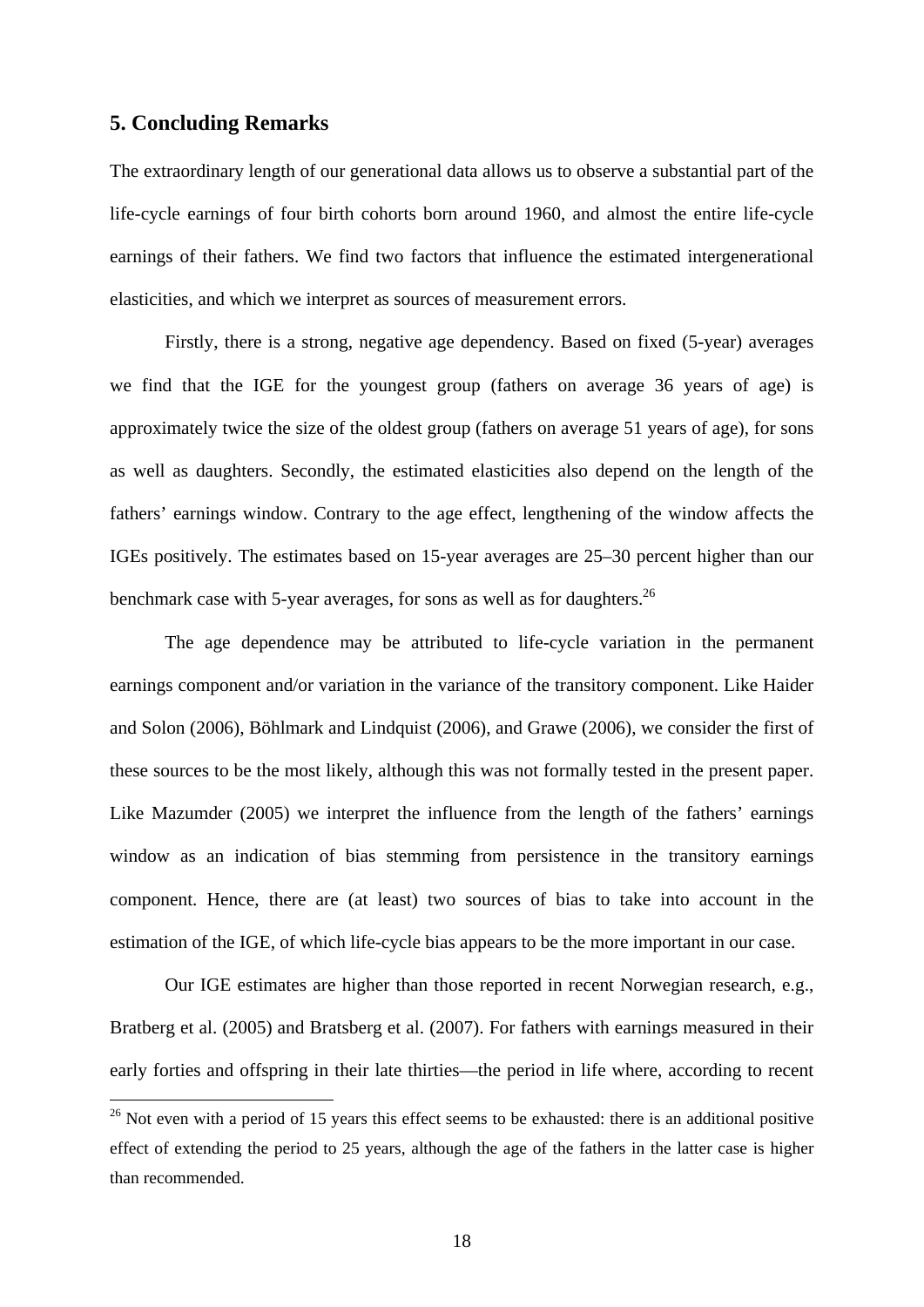research, the age and/or life-cycle bias appears to be least of a problem—we find estimated IGEs of 0.282 and 0.186 for sons and daughters, respectively, when the earnings are based on 5-year averages. The estimated intergenerational elasticities increase to 0.343 and 0.227 for sons and daughters, respectively, when we use 15-year averages for the fathers instead of 5 year averages. The upward correction of the intergenerational earnings persistence is also the tendency in recent analysis based on US data. Hence, in relative terms Norway is still a country characterized by high intergenerational earnings mobility.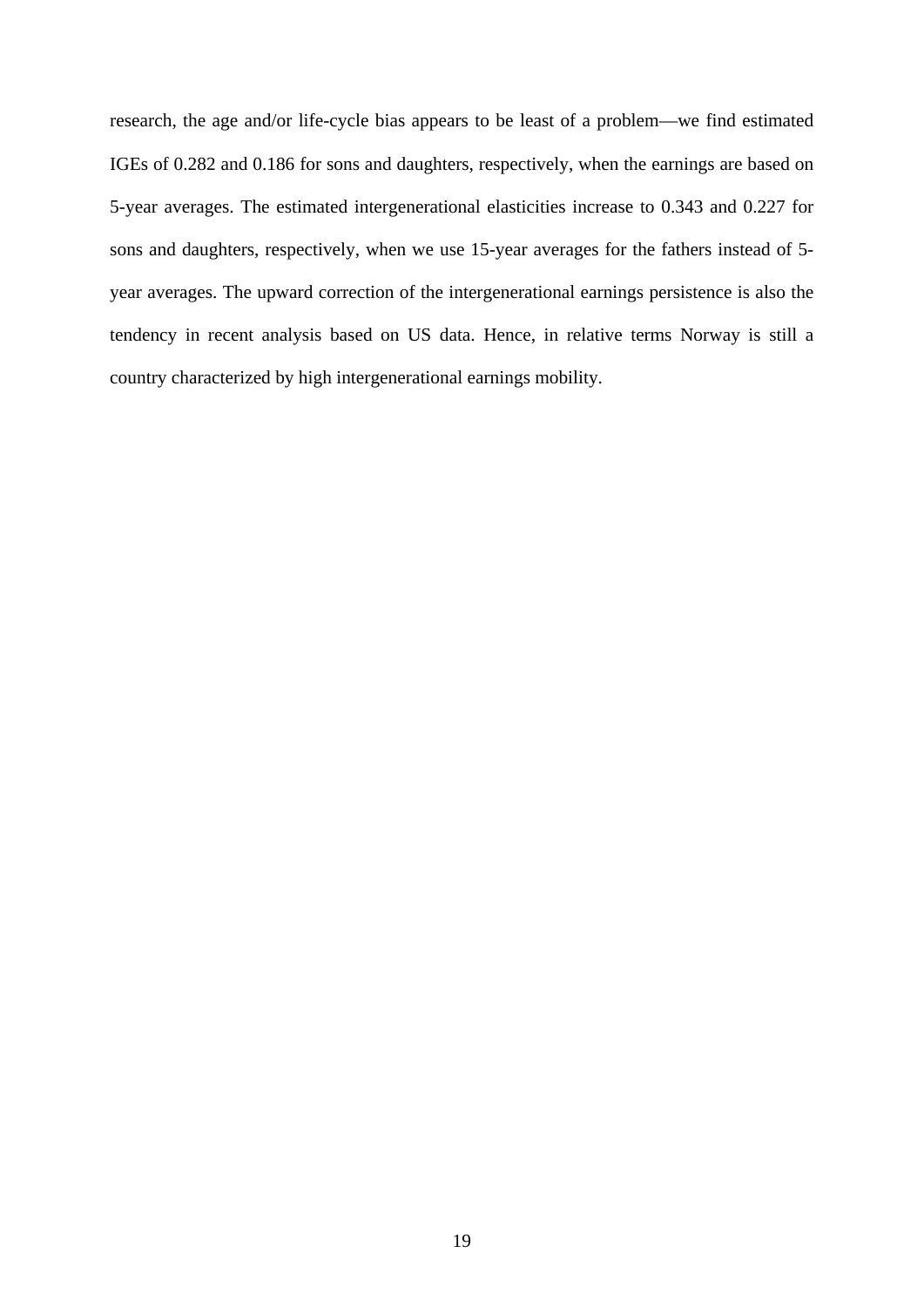## **References**

- Aakvik, A., K. G. Salvanes, and K. Vaage (2003) "Measuring Heterogeneity in the Returns to Education in Norway Using Educational Reforms." CEPR Discussion Paper Series, No. 4088.
- Baker, M. and G. Solon (2003) "Earnings Dynamics and Inequality among Canadian Men, 1976–1992: Evidence from Longitudinal Tax Records." *Journal of Labor Economics* 21(2), 289–321.
- Becker, G .S. and N. Tomes (1986) "Human Capital and the Rise and Fall of Families." *Journal of Labor Economics* 4(3), S1–39.
- Björklund, A. (1993) "A Comparison between Actual Distributions of Annual and Lifetime Income: Sweden 1951-89." *Review of Income and Wealth* 39(4), 377–386.
- Bratberg, E., Ø. A. Nilsen, and K. Vaage (2005) "Intergenerational Earnings Mobility in Norway: Levels and Trends." *Scandinavian Journal of Economics* 107(3), 419–435.
- Bratsberg, B., K. Røed, O. Raaum, R. Naylor, M. Jäntti, T. Eriksson and E. Österbacka (2007) "Nonlinearities in Intergenerational Earnings Mobility: Consequences For Cross-Country Comparisons." *The Economic Journal* 117, C72–C92.
- Böhlmark, A. and M. J. Lindquist (2006) "Life-Cycle Variations in the Association between Current and Lifetime Income: Replication and Extension for Sweden." *Journal of Labor Economics* 24, 879–896.
- Grawe, N. D. (2006) "Lifecycle Bias in Estimates of Intergenerational Earnings Persistence." *Labour Economics* 13(5), 551–570.
- Haider, S. and G. Solon (2006) "Life-Cycle Variations in the Association between Current and Lifetime Earnings." *American Economic Review* 96(4), 1308–1320.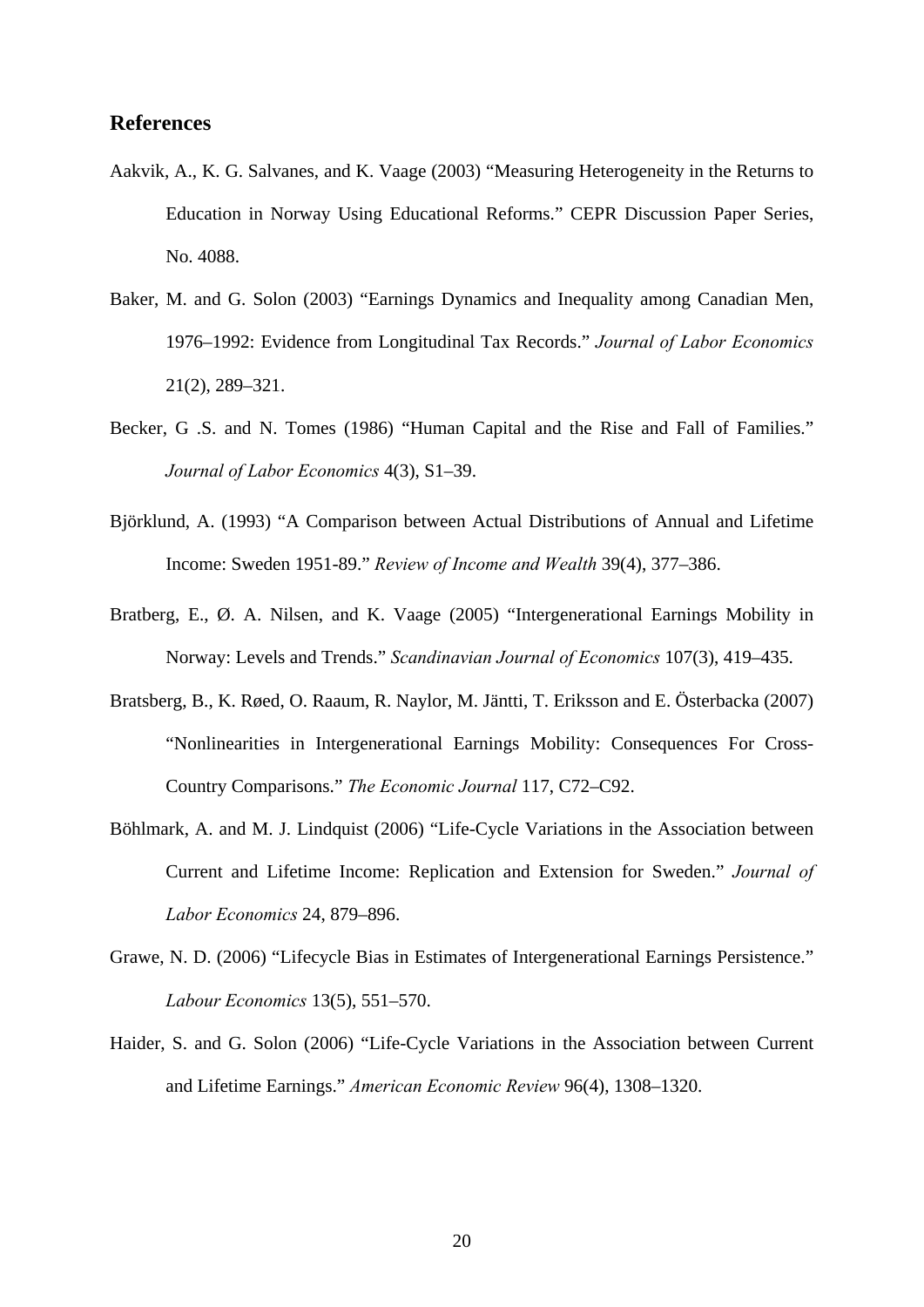- Jenkins, S. (1987) "Snapshots vs Movies: 'Lifecycle Bias' and the Estimation of Intergenerational Earnings Inheritance." *European Economic Review* 31(5), 1149– 1158.
- Mazumder, B. (2001) "The Mis-Measurement of Permanent Earnings: New Evidence from Social Security Earnings Data." Federal Reserve Bank of Chicago Working Paper no  $2001 - 24$ .
- Mazumder, B. (2005) "Fortunate Sons: New Estimates of Intergenerational Mobility in the United States Using Social Security Earnings Data." *Review of Economics and Statistics* 87(2), 235–255.
- Solon, G. (1984) "Estimating Autocorrelations in Fixed-Effect Models." NBER Technical Paper No. 32.
- Solon, G. (1992) "Intergenerational Income Mobility in the United States." *American Economic Review* 82(3), 393–408.
- Zimmerman, D. J. (1992): "Regression Toward Mediocrity in Economic Stature." *American Economic Review* 82(3), 409-429.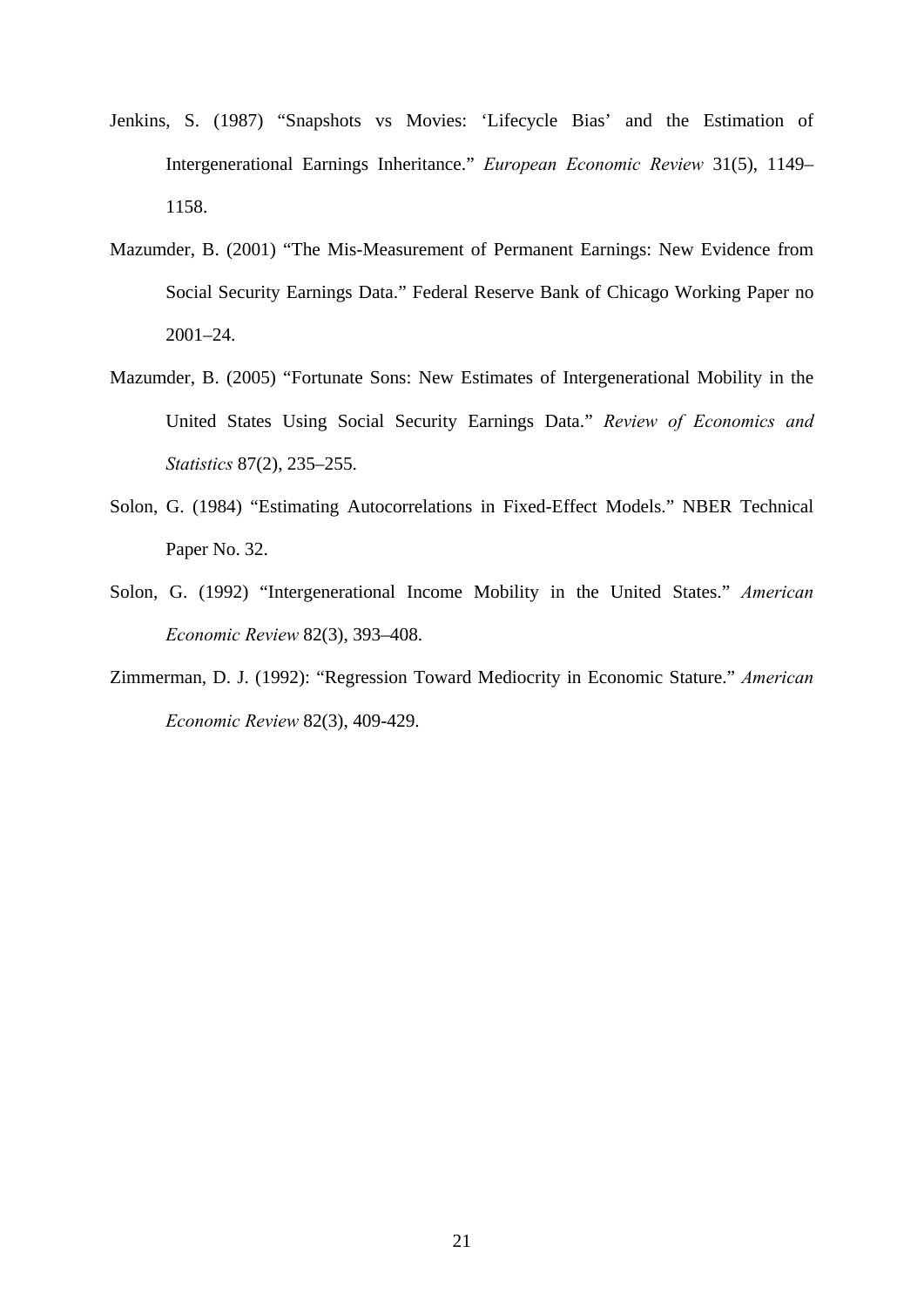## **Table 1:Intergenerational earnings mobility estimates for sons and daughters Length of time span constant, increasing fathers' age (earnings from 1967-71 to 1982-86)**

|                                                         |                    |           | Sons-fathers' elasticities | Daughters-fathers' elasticities |           |                  |  |
|---------------------------------------------------------|--------------------|-----------|----------------------------|---------------------------------|-----------|------------------|--|
|                                                         | Coef.              | Std. err. | Fathers' av. age           | Coef.                           | Std. err. | Fathers' av. age |  |
| <b>Fath earn 1967-71</b>                                | 0.3383             | 0.0074    | 36.1                       | 0.2300                          | 0.0089    | 36.1             |  |
| <b>Fath earn 1972-76</b>                                | 0.2817             | 0.0062    | 41.1                       | 0.1864                          | 0.0076    | 41.1             |  |
| <b>Fath earn 1977-81</b>                                | 0.2534             | 0.0060    | 46.1                       | 0.1640                          | 0.0073    | 46.1             |  |
| <b>Fath earn 1982-86</b>                                | 0.1632             | 0.0043    | 51.1                       | 0.1173                          | 0.0052    | 51.0             |  |
| <b>Cohorts of fathers</b><br><b>Nbr</b> of observations | 1927-1942<br>57510 |           |                            | 1927-1942<br>53481              |           |                  |  |

**Notes:** Dependent variable is average of children's log earnings for age 36-40. 1959-62 birth cohorts Fathers' log earnings measure: 5-year average at increasing ages. Children's log earnings regressed on log fathers' earnings, fathers' age and age squared, and dummies for children's birth cohorts.

The sample is balanced, i.e. same individuals observed in all time period within the table. Only years with earnings > 0 are included. Five-year averages for fathers are based on at least 3 years with earnings  $> 0$ .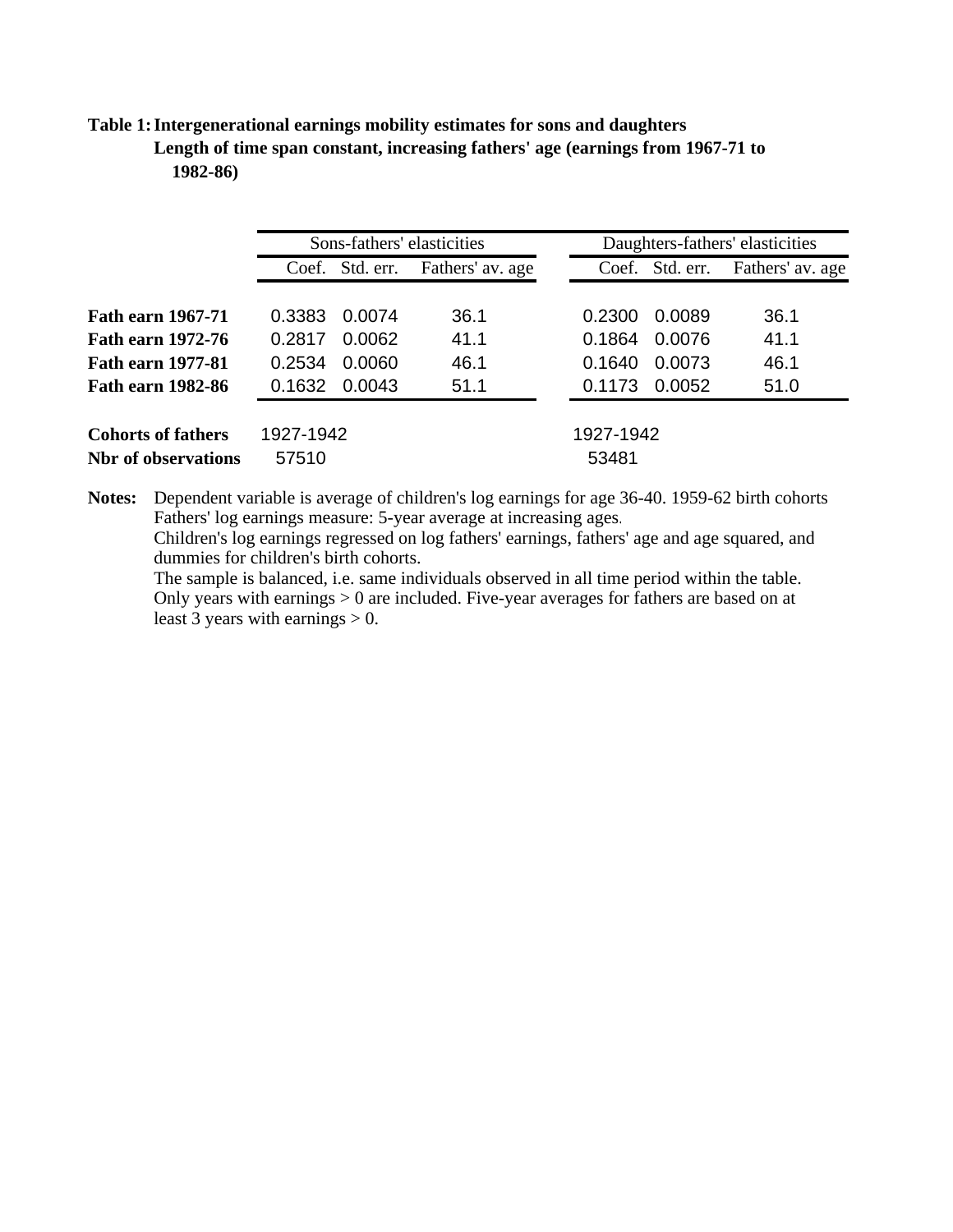| Table 2: Intergenerational earnings mobility estimates for sons and daughters |  |
|-------------------------------------------------------------------------------|--|
| Expanding earnings window, and age (earnings starting in 1967)                |  |

| <b>Upper panel</b>         |           |           | Sons-fathers' elasticities | Daughters-fathers' elasticities |           |                                 |  |
|----------------------------|-----------|-----------|----------------------------|---------------------------------|-----------|---------------------------------|--|
|                            | Coef.     | Std. err. | Fathers' av. age           | Coef.                           |           | Std. err. Fathers' av. age      |  |
|                            |           |           |                            |                                 |           |                                 |  |
| Fath earn 1967-71          | 0.3356    | 0.0070    | 36.1                       | 0.2277                          | 0.0085    | 36.1                            |  |
| <b>Fath earn 1967-76</b>   | 0.3412    | 0.0068    | 38.6                       | 0.2304                          | 0.0082    | 38.6                            |  |
| <b>Fath earn 1967-81</b>   | 0.3406    | 0.0067    | 41.1                       | 0.2280                          | 0.0081    | 41.1                            |  |
| <b>Fath earn 1967-86</b>   | 0.3203    | 0.0062    | 43.5                       | 0.2171                          | 0.0075    | 43.4                            |  |
| <b>Cohorts of fathers</b>  | 1927-1942 |           |                            | 1927-1942                       |           |                                 |  |
| <b>Nbr</b> of observations | 60408     |           |                            | 56193                           |           |                                 |  |
|                            |           |           |                            |                                 |           |                                 |  |
| Lower panel                |           |           | Sons-fathers' elasticities |                                 |           | Daughters-fathers' elasticities |  |
|                            | Coef.     | Std. err. | Fathers' av. age           | Coef.                           | Std. err. | Fathers' av. age                |  |
| <b>Fath earn 1967-71</b>   | 0.3223    | 0.0138    | 31.1                       | 0.1787                          | 0.0187    | 31.1                            |  |
| <b>Fath earn 1967-76</b>   | 0.3399    | 0.0156    | 33.6                       | 0.2061                          | 0.0189    | 33.6                            |  |
| <b>Fath earn 1967-81</b>   | 0.3568    | 0.0158    | 36.1                       | 0.2159                          | 0.0190    | 36.1                            |  |
| <b>Fath earn 1967-86</b>   | 0.3520    | 0.0150    | 38.5                       | 0.2099                          | 0.0179    | 38.5                            |  |
| <b>Fath earn 1967-91</b>   | 0.3223    | 0.0138    | 40.9                       | 0.1893                          | 0.0165    | 40.9                            |  |
| <b>Fath earn 1967-96</b>   | 0.2878    | 0.0129    | 43.1                       | 0.1798                          | 0.0154    | 43.1                            |  |
| <b>Cohorts of fathers</b>  | 1936-1942 |           |                            | 1936-1942                       |           |                                 |  |
| <b>Nbr</b> of observations | 15977     |           |                            | 14878                           |           |                                 |  |

**Notes:** Dependent variable is average of children's log earnings for age 36-40. 1959-62 birth cohorts. Fathers' log earnings measure: increasing averages at increasing ages.

Children's log earnings regressed on log fathers' earnings, fathers' age and age squared, and dummies for children's birth cohorts.

The sample is balanced, i.e. same individuals in all time period within each panel, but separately for upper and lower panel, respectively.

Only years with earnings > 0 are included. Five-year averages for fathers are based on at least  $3$  years with earnings  $> 0$ . Corresponding requirements of positive earnings when expanding to 10, 15, 20, 25, and 30 observations are 5, 8, 10, 13, and 15 years.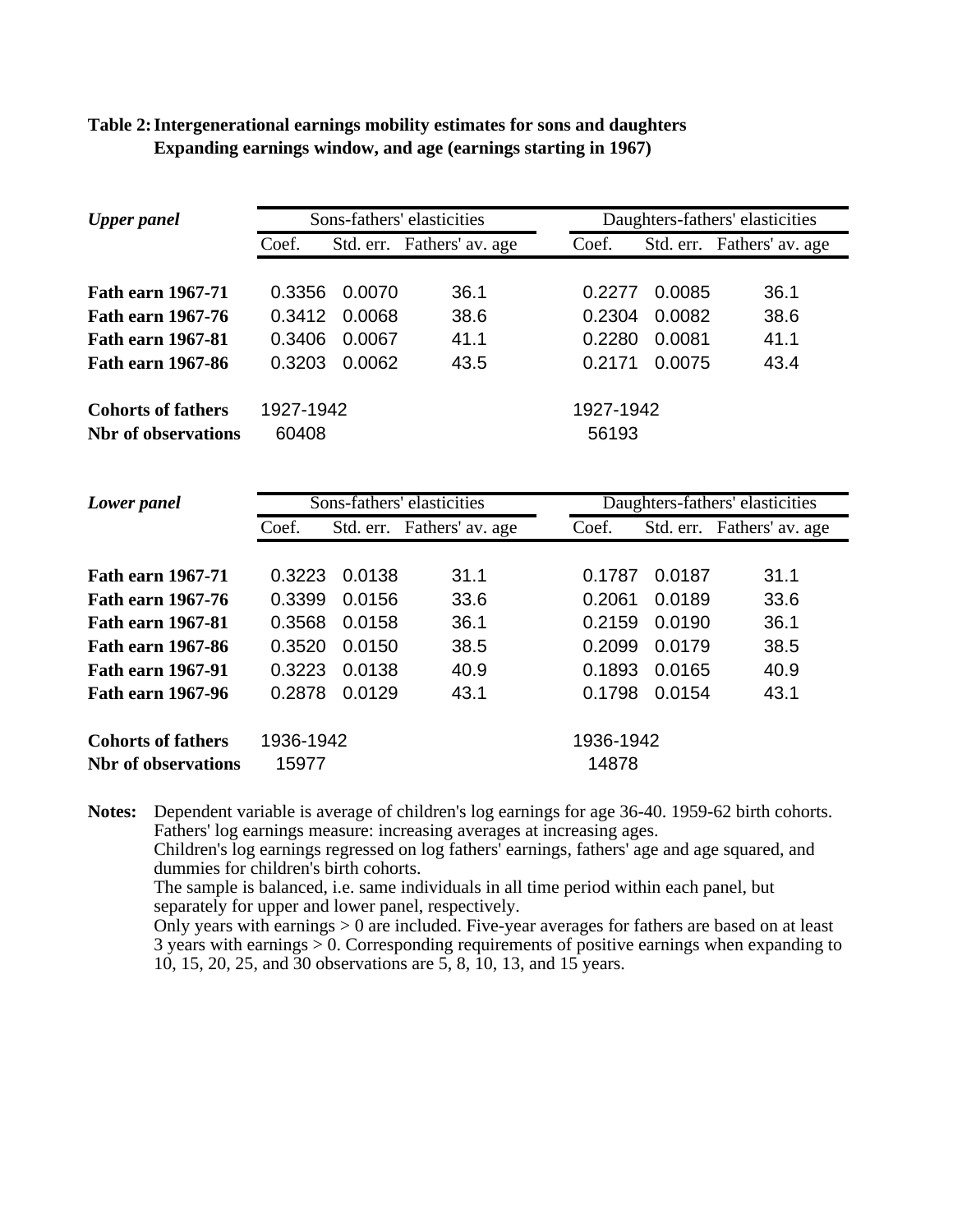| <b>Upper panel</b>         | Sons-fathers' elasticities |        |                            | Daughters-fathers' elasticities |        |                            |  |
|----------------------------|----------------------------|--------|----------------------------|---------------------------------|--------|----------------------------|--|
|                            | Coef.                      |        | Std. err. Fathers' av. age | Coef.                           |        | Std. err. Fathers' av. age |  |
|                            |                            |        |                            |                                 |        |                            |  |
| <b>Fath earn 1972-76</b>   | 0.2631                     | 0.0056 | 41.1                       | 0.1746                          | 0.0074 | 41.4                       |  |
| <b>Fath earn 1970-79</b>   | 0.3040                     | 0.0061 | 41.6                       | 0.2019                          | 0.0077 | 41.6                       |  |
| <b>Fath earn 1967-81</b>   | 0.3429                     | 0.0066 | 41.1                       | 0.2271                          | 0.0080 | 41.1                       |  |
| <b>Cohorts of fathers</b>  | 1927-1942                  |        |                            | 1927-1942                       |        |                            |  |
| <b>Nbr</b> of observations | 60867                      |        |                            | 56567                           |        |                            |  |

**Table 3: Intergenerational earnings mobility estimates for sons and daughters Increase length of window and keep age constant (earnings centered in 1974, and 1979)**

| Lower panel                                             | Sons-fathers' elasticities |        |                            | Daughters-fathers' elasticities |        |                            |  |
|---------------------------------------------------------|----------------------------|--------|----------------------------|---------------------------------|--------|----------------------------|--|
|                                                         | Coef.                      |        | Std. err. Fathers' av. age | Coef.                           |        | Std. err. Fathers' av. age |  |
|                                                         |                            |        |                            |                                 |        |                            |  |
| <b>Fath earn 1977-81</b>                                | 0.2348                     | 0.0054 | 46.1                       | 0.1488                          | 0.0066 | 46.1                       |  |
| <b>Fath earn 1975-84</b>                                | 0.2565                     | 0.0055 | 46.6                       | 0.1658                          | 0.0067 | 46.5                       |  |
| <b>Fath earn 1972-86</b>                                | 0.2803                     | 0.0057 | 46.0                       | 0.1852                          | 0.0069 | 46.0                       |  |
| <b>Cohorts of fathers</b><br><b>Nhr</b> of observations | 1927-1942<br>60522         |        |                            | 1927-1942<br>56232              |        |                            |  |

**Notes:** Dependent variable is average of children's log earnings for age 36-40. 1959-62 birth cohorts. Fathers' log earnings measure: increasing averages at constant ages.

Children's log earnings regressed on log fathers' earnings, fathers' age and age squared, and dummies for children's birth cohorts.

The sample is balanced, i.e. same individuals in all time period within each panel, but separately for upper and lower panel, respectively.

Only years with earnings > 0 are included. Five-year averages for fathers are based on at least 3 years with earnings > 0. Corresponding requirements of pos. earnings when expanding to 10 and 15 observations are 5 and 8 years.